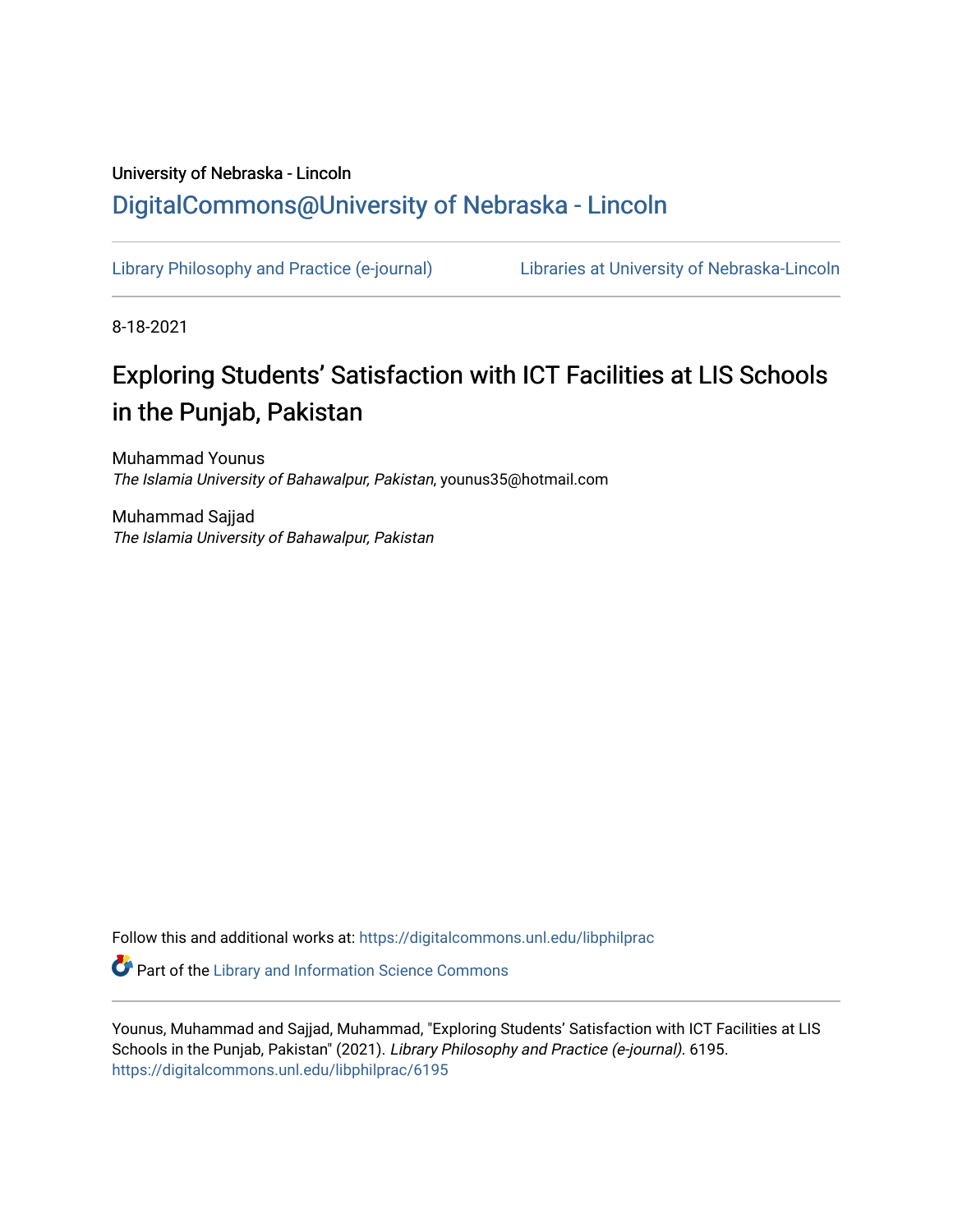# **Exploring Students' Satisfaction with ICT Facilities at LIS Schools in the Punjab, Pakistan**

## **Dr. Muhammad Younus 1 Muhammad Sajjad 2**

 *1Assistant Professor, Department of Library and Information Science, The Islamia University of Bahawalpur, Pakistan;*

 *2M.Phil Scholar, Department of Library and Information Science, The Islamia University of Bahawalpur, Pakistan*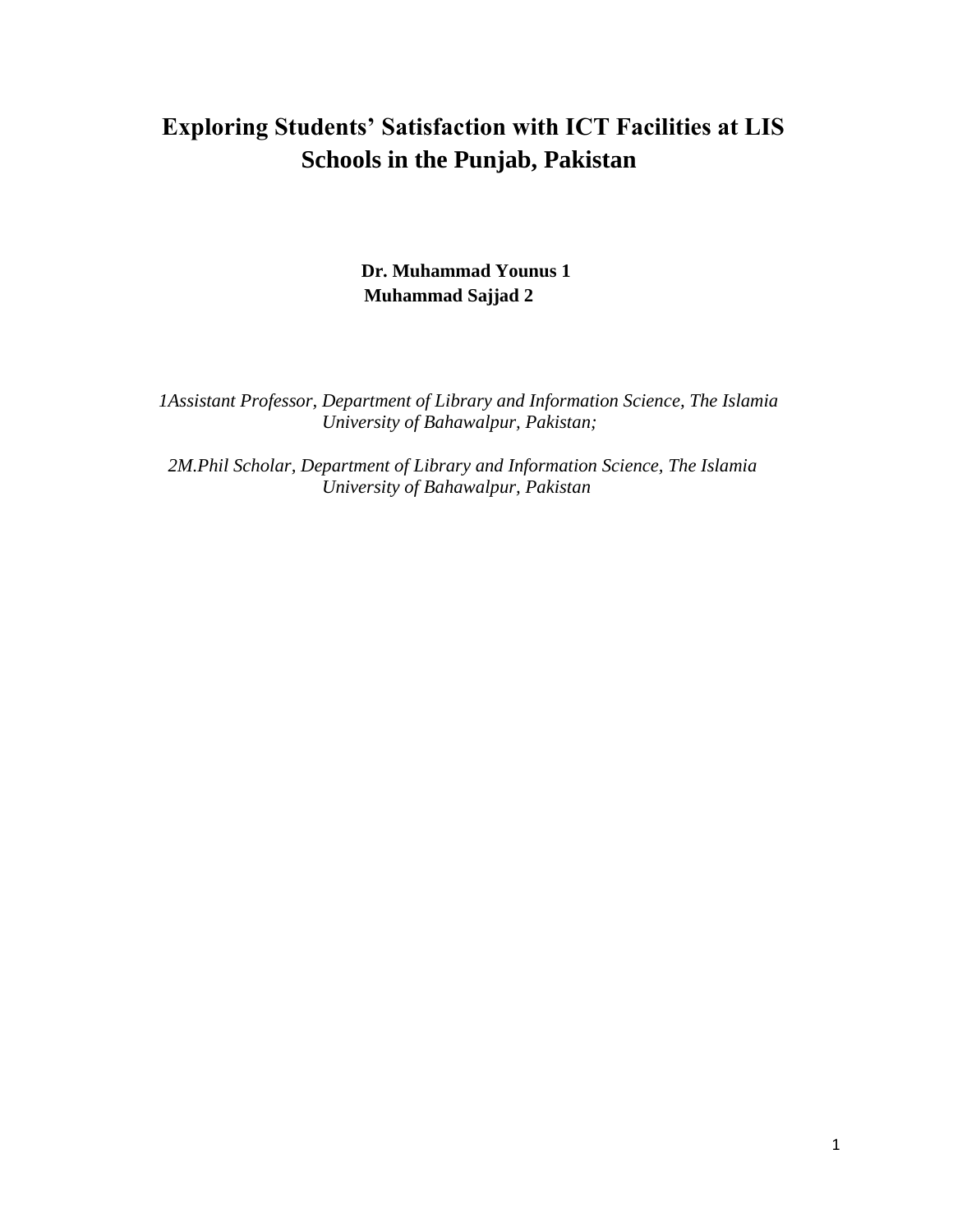## **Exploring Students' Satisfaction with ICT Facilities at LIS Schools in the Punjab, Pakistan**

*Muhammad Younus* 

 *Muhammad Sajjad*

#### **Abstract**

 This study aimed to explore library and information science (LIS) students' satisfaction with information and communication technology (ICT) facilities at LIS schools in the Punjab, Pakistan. It also identifies the factors that motivated the students to use ICT and the benefits that they gained from the ICT. The study employed the quantitative research method to address the research questions. The quantitative data were collected from students of LIS schools in public sector universities in the Punjab, Pakistan. The findings suggest that although the students were required to use the ICT equipment to learn ICT skills as part of the LIS curriculum, most of the students used ICT tools at academic libraries and homes. The students were of the view that the use of ICT helped them develop ICT competencies. The majority of the students did not give opinions about their satisfaction with various ICT components at the schools. The outcomes of the study will help the LIS schools to upgrade and enhance their ICT facilities in order to enable students to develop ICT skills effectively and meet the job market needs in the current digital era. **Key words:** Students' satisfaction, ICT facilities, ICT infrastructure, LIS students, LIS schools, Punjab, Pakistan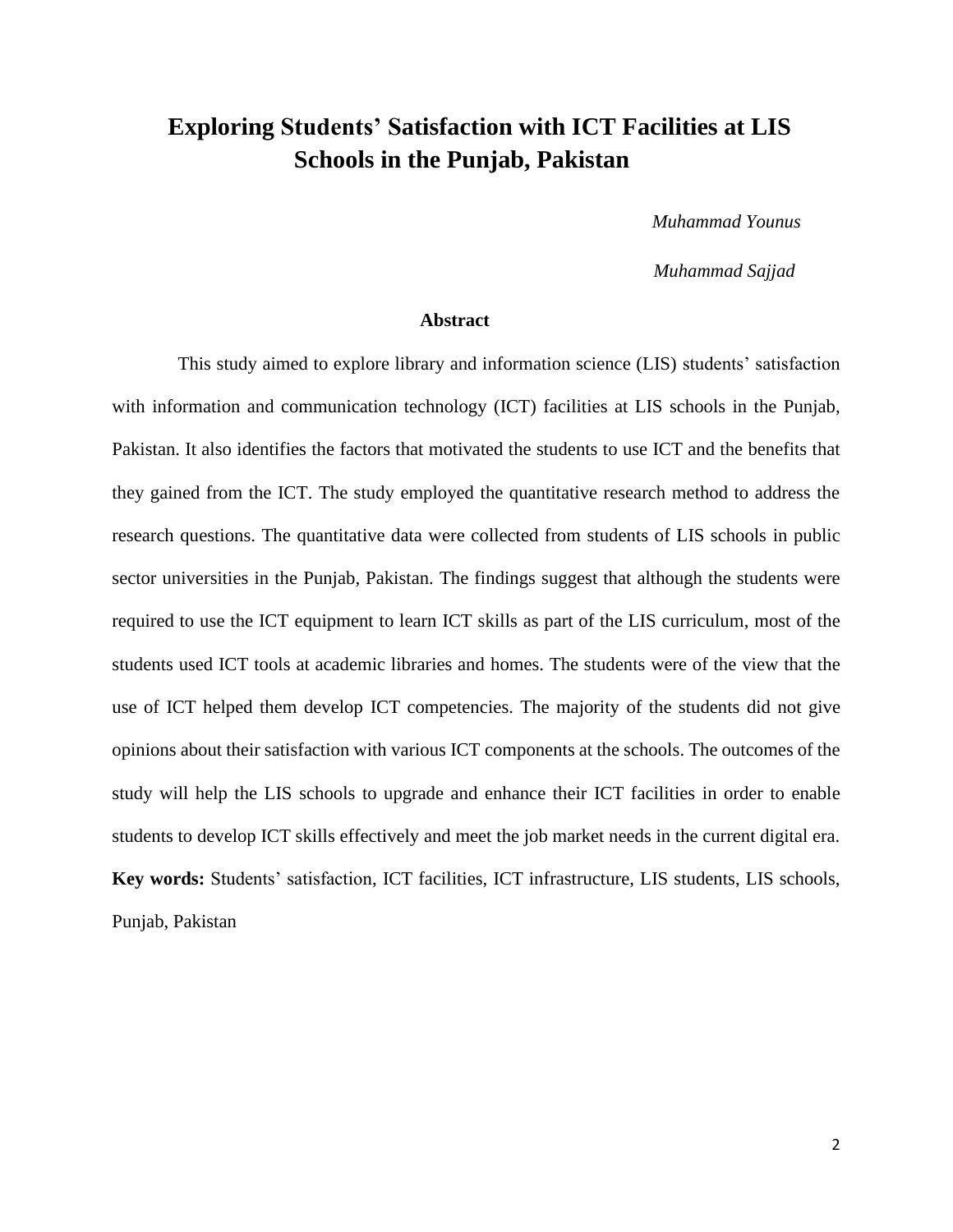#### **Introduction**

 Information and communication technology (ICT) involves the use of computer-based technology and the Internet-supported information and communication resources, and services accessible to a broad range of users (Chisenga, 2004). The sole function of ICT is to create, store, retrieve and disseminate information. ICT is one of many technological advances libraries are expected to adopt (Tinio, 2003). ICT has changed the very nature of library and its services. The library has now transformed to an information center that provides a variety of services to users. All types of libraries are embracing this technology for carrying out various library operations more efficiently, and offering different library services to fulfill users' information needs more effectively. It has changed the way the information is created, preserved, searched, retrieved and disseminated. Libraries are expected to enable the user community to access services and resources through the use of ICT (Nyamboga, 2004).

 Library and information science profession has become the most challenging profession in the information society of today. LIS professionals face various challenges posed by new developments in ICT. The tools used by the information professionals to perform various tasks have changed in the 21st century. The role of information professionals has become more dynamic in the current information era. Today, they are known as information managers, researchers, facilitators, end-user trainers and multimedia librarians. ICT has introduced new approaches to work. It has changed the method of work and job expectation. In the present digital environment, training for information professionals to develop their ICT skills to manage and provide services effectively has become ever more important (Salisu, 2002).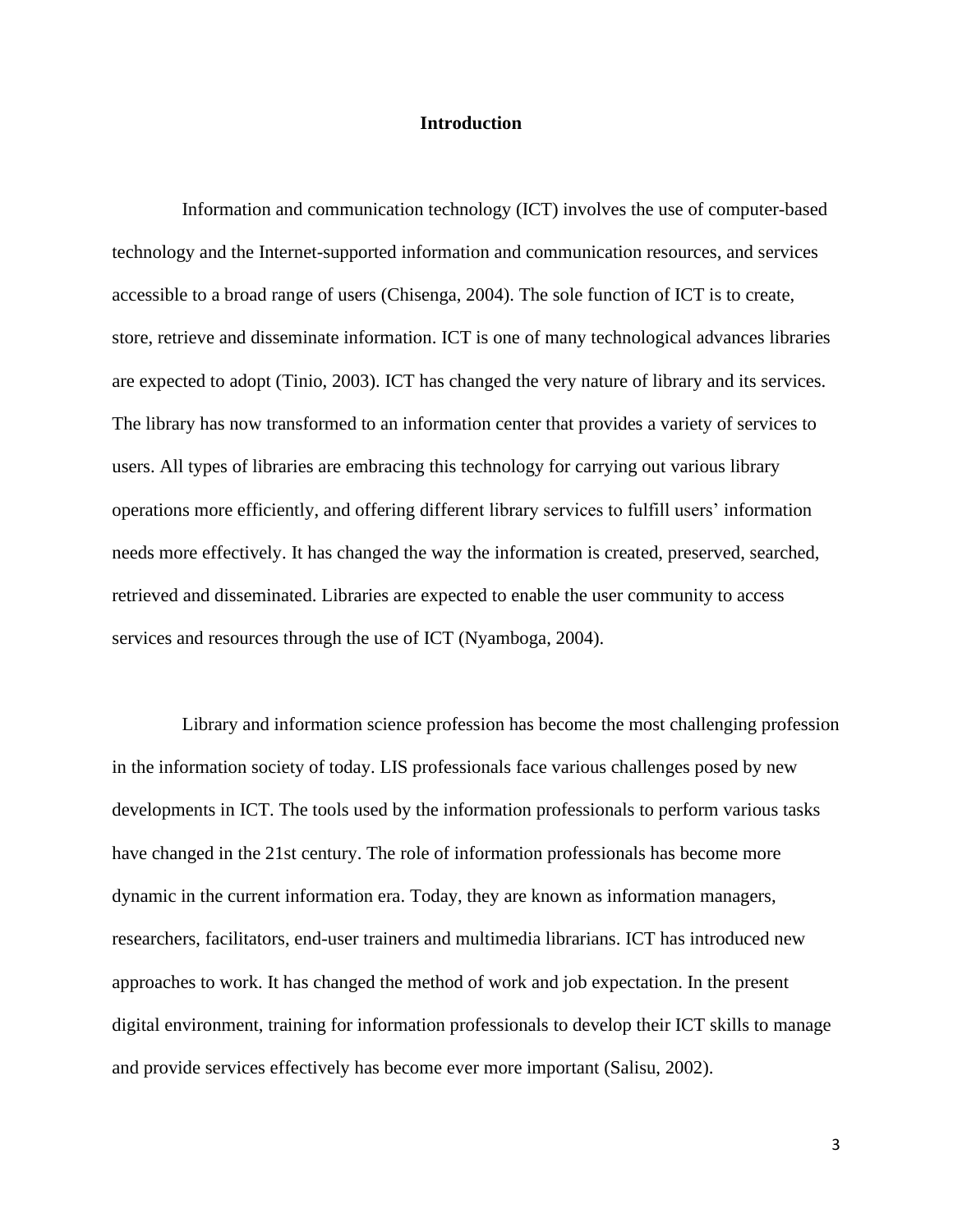With the introduction of ICT in libraries, LIS professionals are required to be equipped with necessary ICT skills as services of most of the libraries are ICT-based (Fatima, Shafique and Firdous, 2012). There is a great demand for LIS professionals conversant with ICT in the job market. Hence, the importance of ICT components in LIS education cannot be overemphasized (Francisca, Reuben and Emeka, 2017; Tyagi and Yanthan, 2017). In view of the importance of ICT in libraries, LIS schools throughout the world have incorporated ICTbased courses in the curriculum in order to train students in the latest ICT skills to meet needs of the job market (Pradhan, 2015; Jain and Jorosi, 2017). LIS schools need to have adequate ICT facilities including ICT tools and laboratories to equip the students with necessary ICT skills in an efficient manner.

#### **Statement of the problem**

 With the advent of ICT in libraries, LIS schools need to train students in ICT skills in order to enable them to meet the needs of the information market. ICT skills have become a central point of the twenty-first century LIS education (Buarki, Hepworth and Murray, 2011; Hanson-Baldauf and Hassell, 2009; Kavulya, 2007). In Pakistan, a number of library schools provide LIS education in all the provinces including the province of Punjab. These schools have incorporated ICT courses in their curricula and provided ICT facilities to train students in ICT skills. In order to find out how far ICT tools provided by LIS schools in the Punjab are effective in developing students' ICT competencies, there was a need to conduct a study to explore students' satisfaction with ICT facilities available in these LIS schools.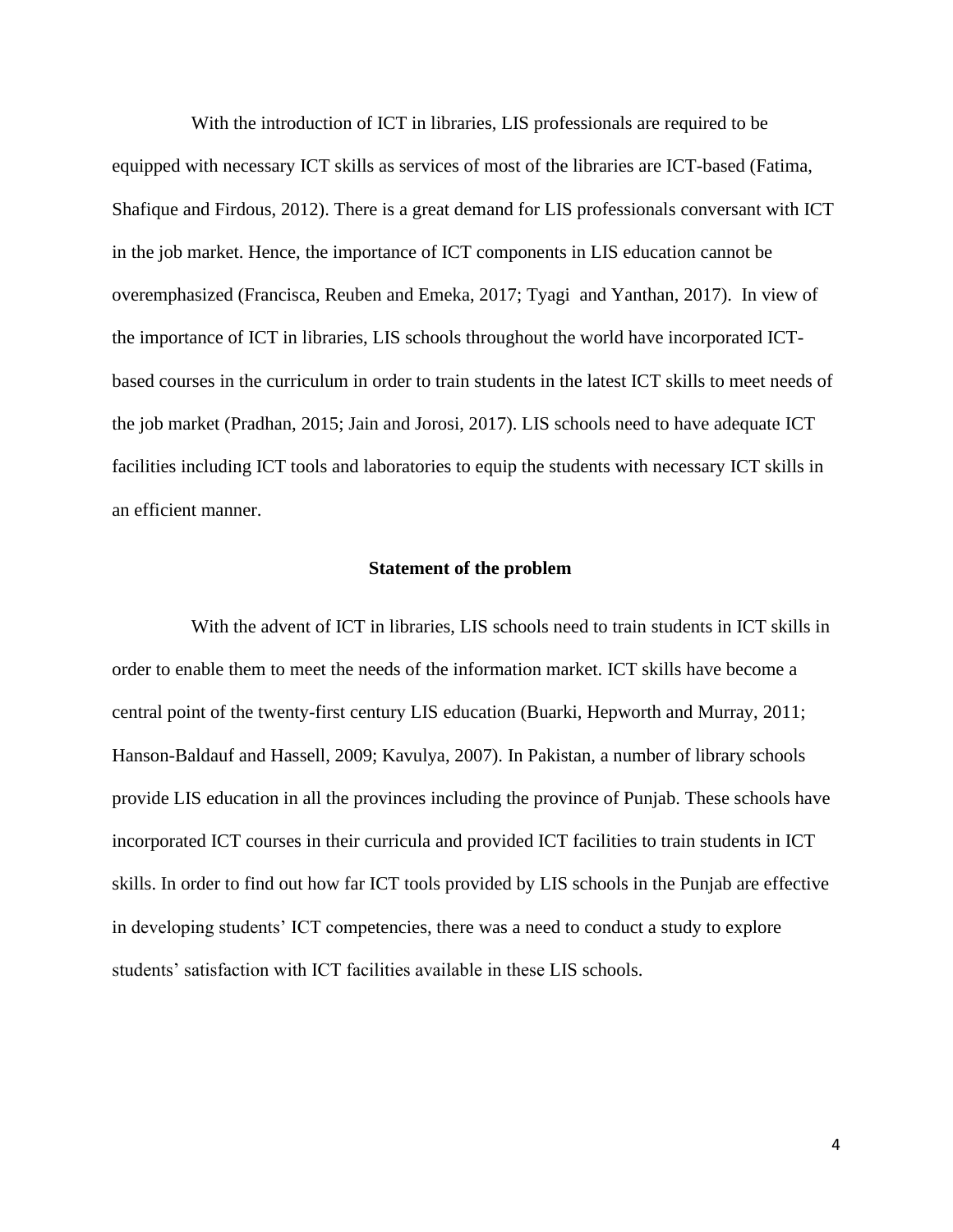### **Research questions of the study**

The purpose of this study is to find out LIS students' satisfaction with ICT facilities at LIS school in the Punjab, Pakistan. The study aims to address the following research questions: RQ 1. What are the sources from which LIS students learn to use ICT equipment (i.e. computer,

printer, scanner, network hardware, multimedia etc.)?

RQ 2. Where do LIS students use ICT equipment?

RQ 3. What are the factors that motivate LIS students to use ICT?

RQ 4. What are the benefits that LIS students gain from ICT?

RQ 5. What is the level of LIS students' satisfaction with ICT facilities at LIS schools?

#### **Literature review**

#### **Need of ICT skills for LIS professionals**

 Kirkup and Kirkwood (2005) have observed that ICT has brought a revolution in the libraries, and the concept of a manual library has changed to a digital library. Therefore, it is important for LIS professionals to adopt the innovation and get know-how about ICT. ICT has made libraries more resourceful, and it is the essential demand of the current information era. ICT skills have enhanced the competencies of library professionals and enabled them to provide better services to users. Ogunsola (2005) has noted that ICT skills are essential for library professionals in this information age. ICT has opened new horizons for library professionals and has changed their method of working from traditional to computerized. Somerville et. al. (2007) have observed that ICT skills of library professionals have brought about necessary and relevant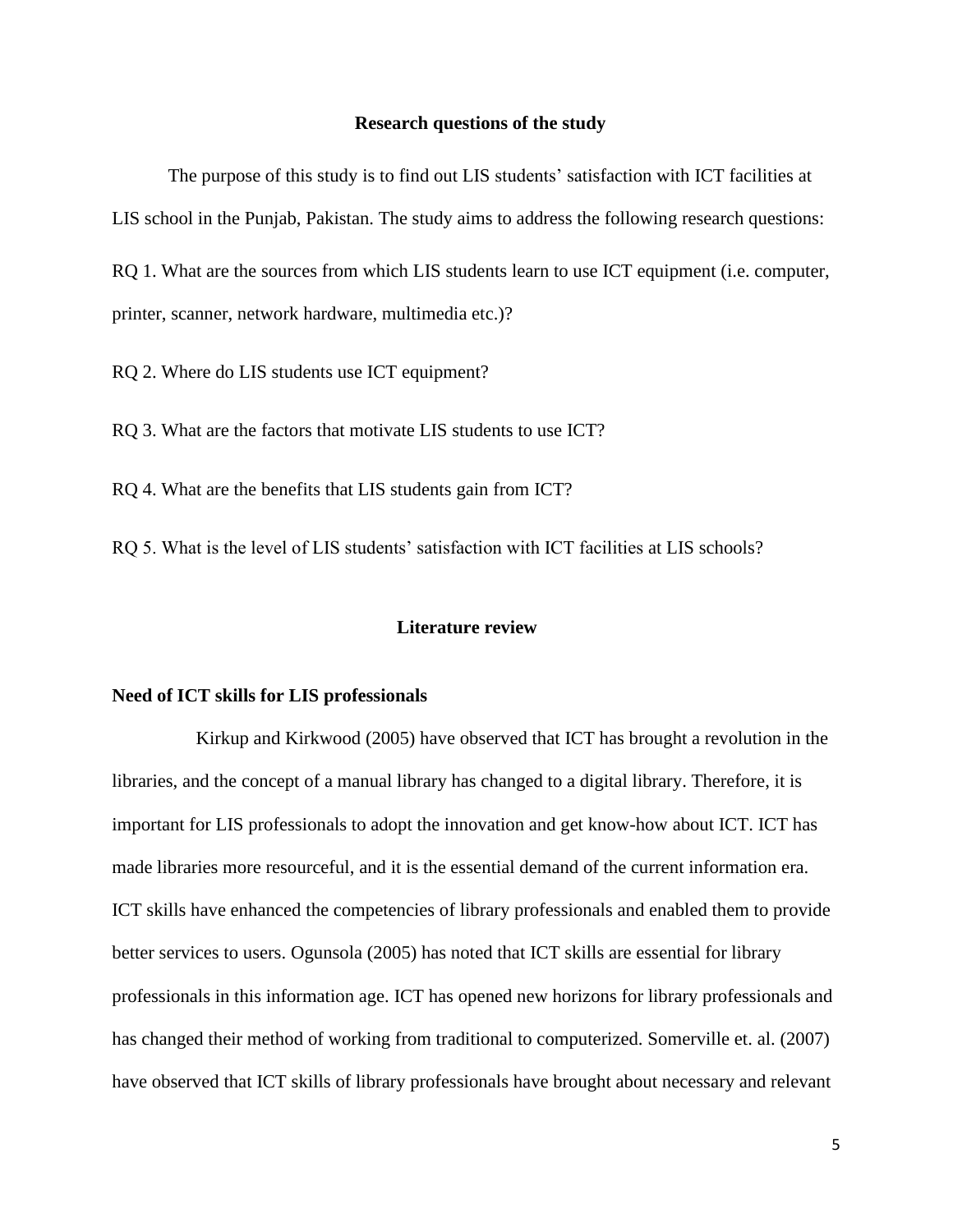changes in the e-world and brought vital changes in libraries. Nowadays, ICT is identifying the pinpoint areas for improvement, and the impact of ICT on libraries.

 A number of research studies have been undertaken across the globe to explore LIS professionals' ICT skills and the need to improve them. For example, Hoskins (2005) conducted a study to find out ICT knowledge and skills of subject librarians working in university libraries in KwaZulu-Natal, South Africa. He found that the librarians had a low level of ICT knowledge and skills, and were unable to take advantage of opportunities the technology offered. He suggested that library schools in the region should take necessary steps to equip the students with ICT skills so that they can apply ICT in libraries effectively. Kavulya (2007) carried out a study to assess training needs of LIS professionals in Kenya. The researcher noted that unless necessary steps are taken to install ICT infrastructure in the institutes, it is difficult to enhance the standard of library professionals' training. He emphasized that the LIS curriculum offered by library schools in the country should include hardware and software skills, and skills for database construction and maintenance, digitization, internet use, information storage and retrieval. Uwaifo (2009) noted that there was a significant positive relationship between computers selfefficacy and the use of automated library systems among LIS professionals in university libraries in Nigeria. Buarki, Hepworth and Murray (2011) found that LIS professionals lacked necessary ICT skills in Kuwait. The main reason of that deficiency was the lack of training in computer application for LIS professionals. They recommended that the LIS curriculum in the country should be reviewed and updated keeping in view the latest ICT developments and the market needs on a regular basis.

 In India, Nath, Bahl and Kumar (2007) conducted a study to explore ICT knowledge and skills of librarians working in libraries in Chandigarh. They found that 53% of the librarians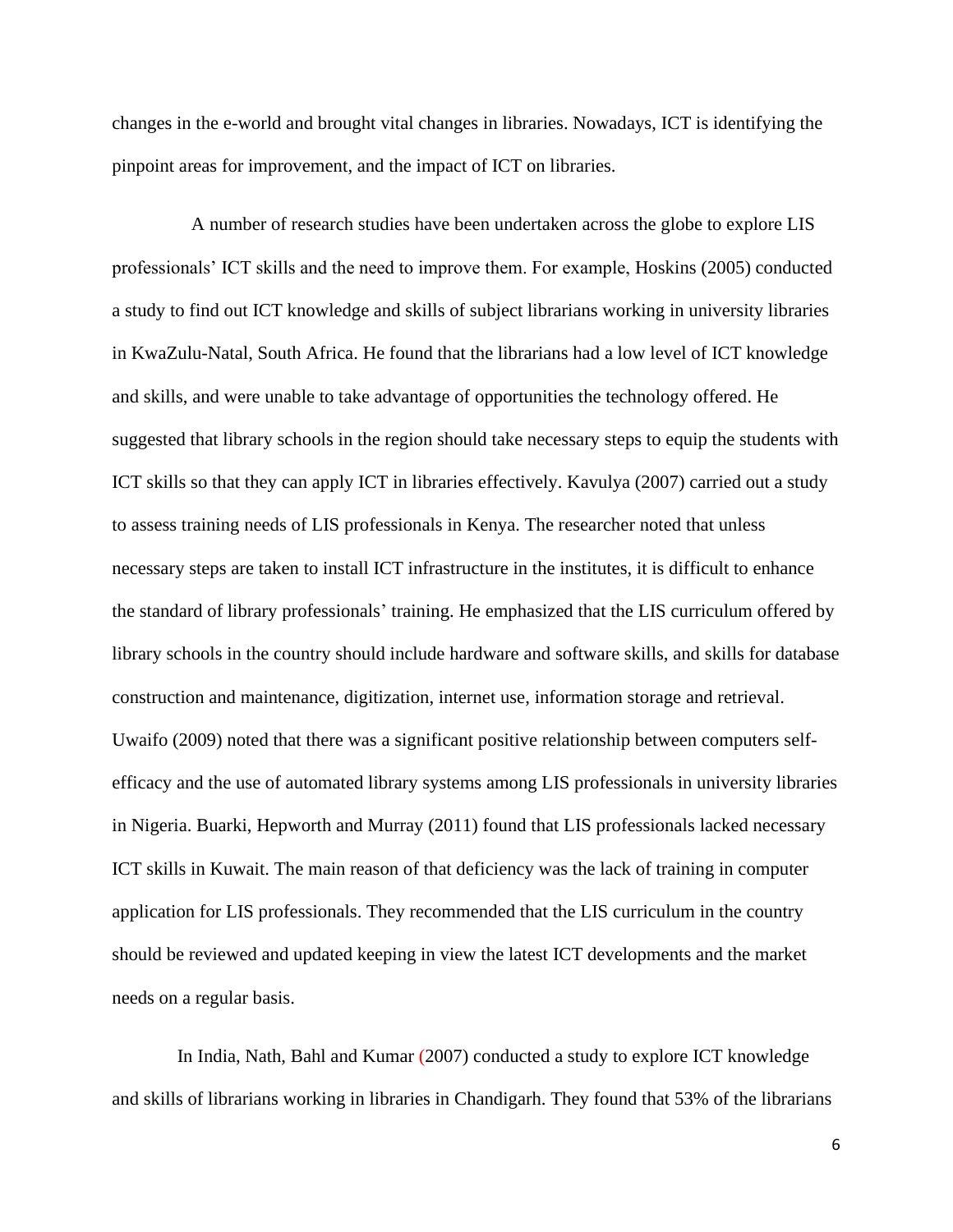could work with word processing, 95.2% could copy, save and name any file from a drive and 90.4 % could move around directories. All the librarians were able to operate basic functions of a computer and Microsoft word, while 90% could use Microsoft power point. They found that the librarians had no knowledge and skills about new ICT fields. They recommended that library professionals be trained in the latest ICT areas. Choudhury and Sethi (2009) explored computer literacy of library professionals working in university libraries in Orissa. They found that most of the library professionals were ICT literate, and had attended various computer courses. They were aware of the use of e-resources, evaluation of web resources, Web OPAC, and search engines. The researchers recommended that library professionals should be motivated to join training workshops on different innovative concepts of ICT. Kattimani and Naik (2013) conducted a study to evaluate ICT skills of LIS professionals working in engineering college libraries in Karnataka. They argued that keeping in view the latest developments in ICT and the introduction of new ICT skills, it is necessary for library professional and para-professional staff to equip themselves with these skills to maintain and promote their status in the information society. It is the only way to save them from future challenges and keep them up-to-date with new trends in ICT application.

In Pakistan, Mahmood and Khan (2007) conducted a study to find out ICT training needs of LIS professionals. They found that most of the library professionals needed training in various areas of ICT such as, designing and maintaining digital libraries, bibliographic formats (MARC, z39.5, Metadata), networking (LAN/WAN), hardware troubleshooting, web designing, library management systems, electronic documentary delivery, digitization, Operating system (Windows, XP, LINUX etc.). The library professionals wanted library schools and library

7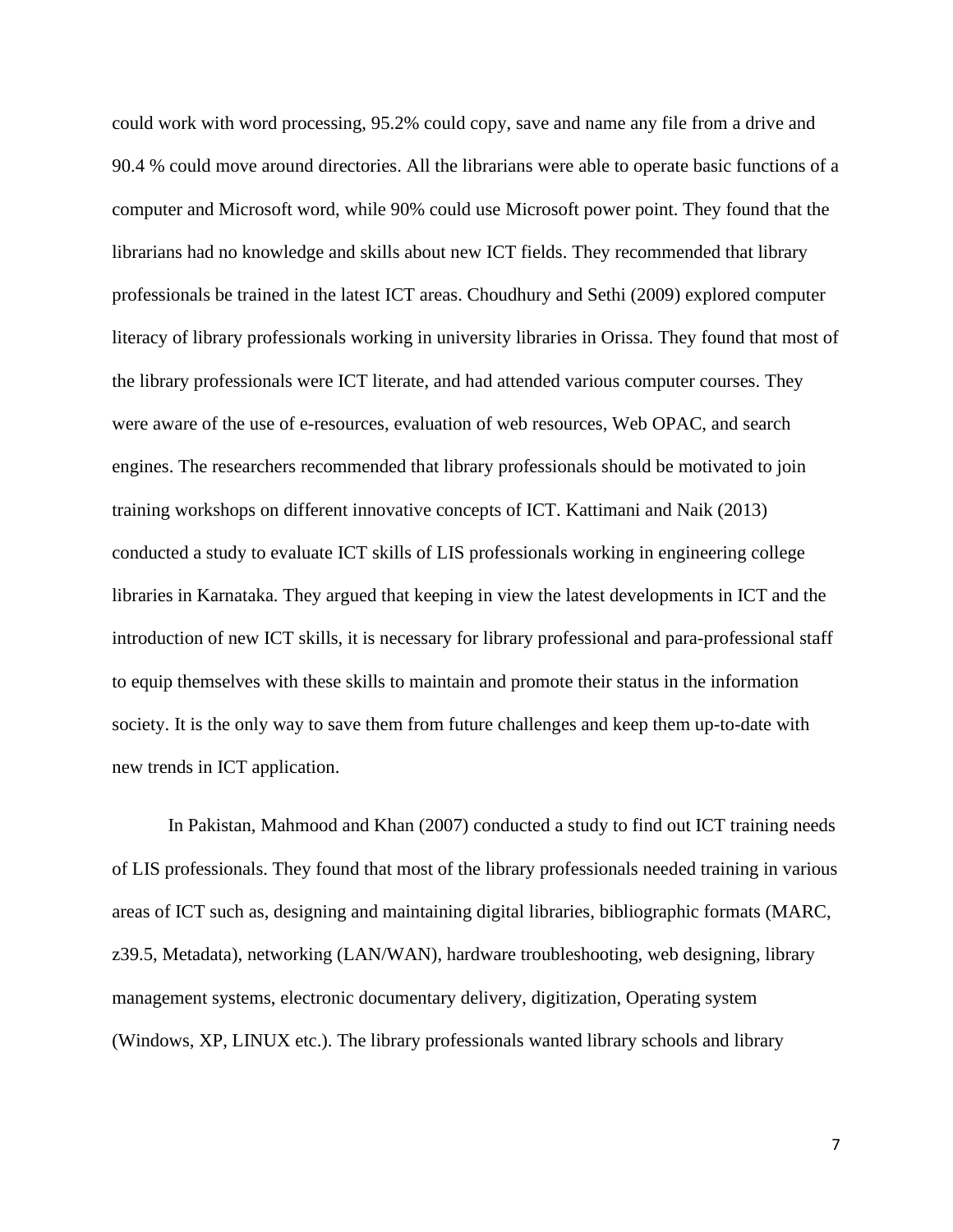associations in the country to organize continuing education programs and workshops to develop their ICT skills.

### **ICT courses for LIS programs**

With the introduction of ICT in libraries, library schools across the globe started to integrate ICT courses into LIS education in order to equip students with necessary ICT skills. Beheshti (1999) observed that the development in ICT had a profound impact on LIS education in the USA and Canada as major curriculum changes were made in LIS programmes in response to technological developments. He (1999) pointed out that four schools in the USA had included more than one-third of the courses relating to ICT in their curricula, which comprised contents such as, information storage and retrieval, library automation, information systems, multimedia and system analysis, database management, database systems, and online library systems. Whereas, Xu (2003) noted that forty two LIS programs in the USA consisted of more than twenty percent of the courses relating to ICT, which included contents such as, ICT in general, database design and applications, information storage and retrieval, operating systems, Web technologies, electronic publishing, programming based systems, computer networking, system design. Hallam (2006) pointed out that there was a need to evaluate, revise and update LIS curricula including the courses containing ICT contents in Australia in order to respond to the changing information market needs.

 Ocholla and Bothma (2007) noted that all LIS programmes comprised ICT-based courses in Africa. Francisca, Reuben and Emeka (2017) observed that although LIS schools in Nigeria had included ICT courses in the curricula, they could not develop students' practical skills due to the lack of ICT facilities. Al-Daihani (2011) discovered that LIS schools in Kuwait needed to revise their curricula by incorporating more ICT courses in order to meet ever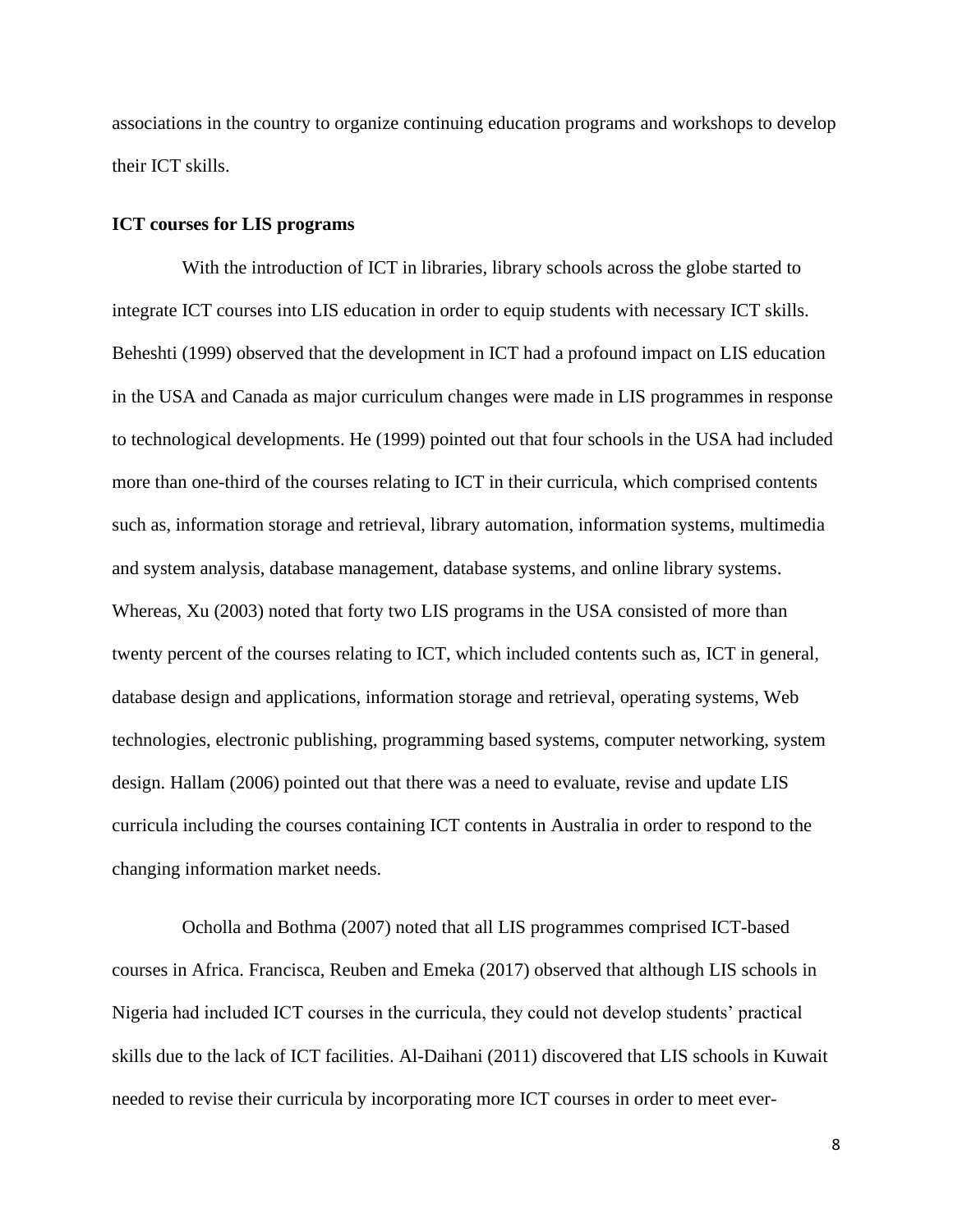changing information market needs. Al-Shwabkah et. al. (2016) also observed that LIS progrmmes at four major LIS departments in Jordanian universities were required to revise ICT courses included in the curricula by incorporating the latest ICT contents. Ebrahimi (2009) stressed the need for incorporating more ICT modules in the LIS curriculum and improving the teaching method in order to equip students with practical ICT skills in Iran. Horvat (2003) noted that LIS education at the LIS school in Croatia had undergone major changes due the introduction of new ICT courses in the curriculum.

 Kamila (2008) observed that major ICT contents included in LIS curricula in India comprised telecommunication, library automation, networking and internet applications. He noted that inadequate technological infrastructure was a major problem that prevented students from developing ICT skills. Tyagi and Yanthan (2017) stressed the need for revising contents of ICT courses included in LIS curricula of postgrduate degree programmes offered by LIS departments in India. They suggested that new contents such as, wireless sensor networks, cloud computing, web entrepreneurship, content delivery technologies for creative social media and convergence be included in the curriculum. Hossain and Sormunen (2019) discovered that although LIS schools in Bangladesh had incorporated ICT courses in the curricula, they consisted of merely general computer and internet skills, but lacked advanced ICT skills.

 Mahmood (1996) has noted that ICT courses have been included in curricula of LIS programs in Pakistan in order to develop students' ICT skills. The master's programme in LIS contains four ICT related courses, which include major contents such as, library management software (KOHA, LIMS), operating systems, application software, telecommunication and networks, online information retrieval, library automation (OPAC services, MARC, E-DDC, Web designing, etc.), indexing and abstracting services. (Fatima, Shafique and Firdous, 2012).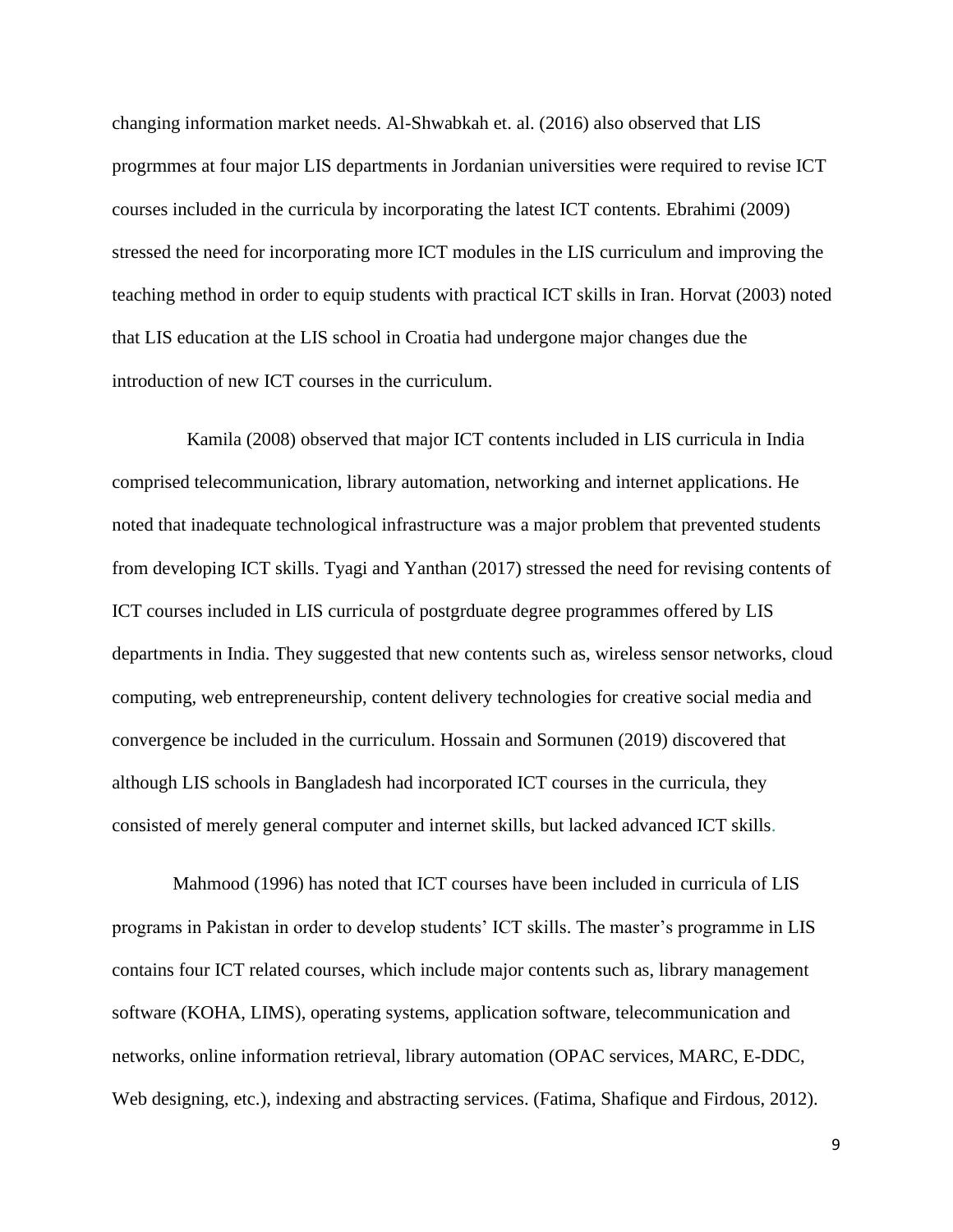However, there is a gap between the library practice and contents of the curriculum as LIS graduates lack a number of ICT skills required by the job market. There is no standard and uniformity in the curricula followed by the schools. Every school offers courses in accordance with its own interest, which causes problems for LIS graduates in meeting market needs (Tufail Khan and Mahmood, 2013**)**. LIS schools need to incorporate more advanced ICT contents in the curriculum (Wairrach and Ameen, 2011; Mahmood, 2012; Ahmed and Rehman, 2016; Iqbal and Khan 2017). Meager ICT facilities and the lack of ICT competencies among faculty are the major problems that prevented students from learning modern ICT skills (Fatima, Shafique and Firdous, 2012).

#### **LIS education in Pakistan**

 In Pakistan, formal LIS education was started as a certificate course at the University of Punjab, Lahore by Asa Don Dickinson, an American librarian, in 1915. Hence, he laid the foundation of the first library school in this region. The University of Punjab was the first university outside the USA which introduced regular training in librarianship. This course continued until 1947. After having been suspended from 1947 to 1949, it restarted in 1950, and thereafter raised to the postgraduate diploma in 1959. This school started master's program in LIS in 1974 (Haider and Mahmood, 2007). However, the master's program in LIS was first introduced in the country by the Department of Library and Information Science at the University of Karachi in 1956 (Samdani and Bhatti, 2011).

 At present, there are thirteen library schools, ten in the public sector and three in the private sector, which provide LIS education at undergraduate and postgraduate levels in the country. Out of thirteen library schools, six schools (four in the public and two in the private sector) are functioning in the province of Punjab (Higher Education Commission, 2021). Despite making

10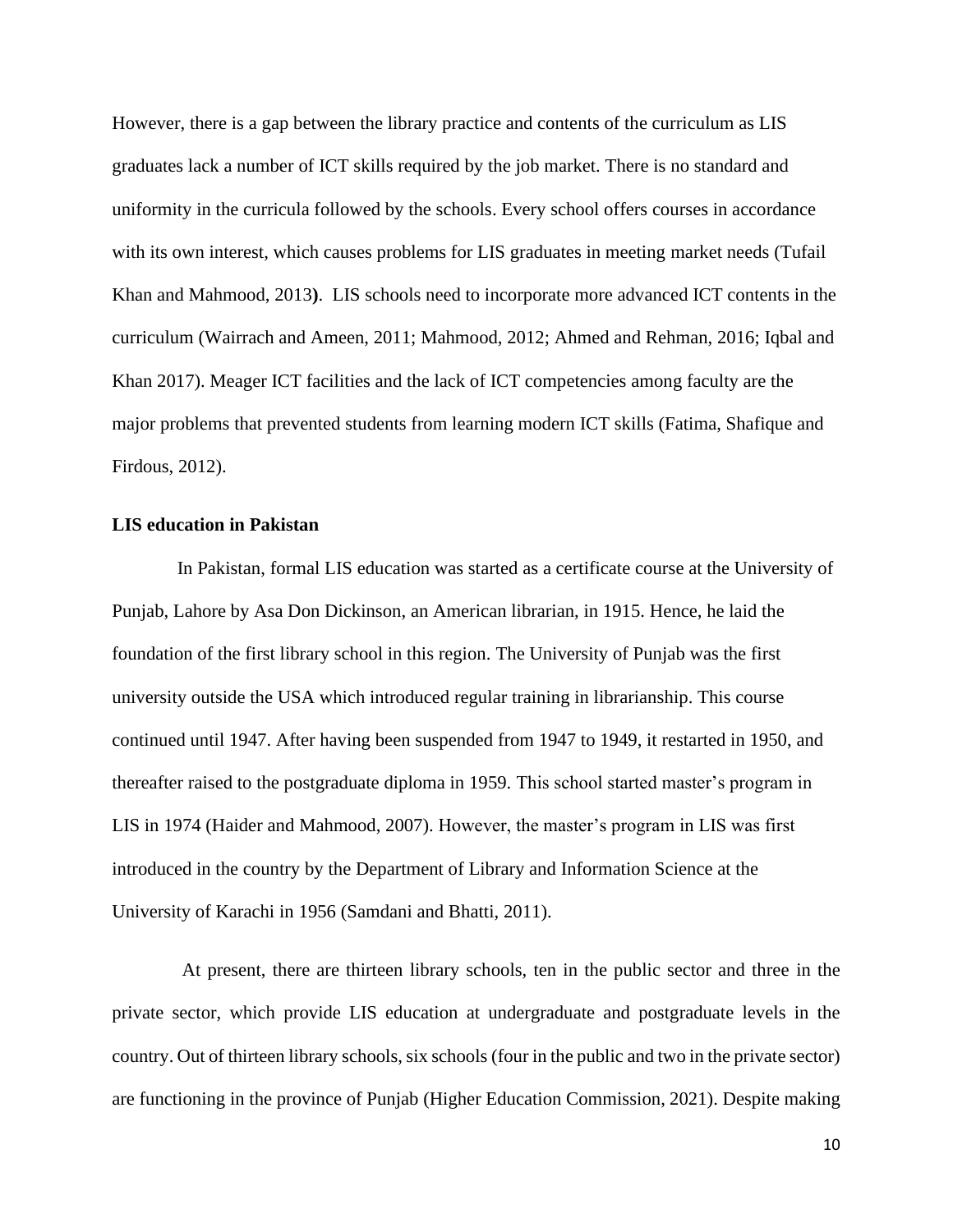progress, LIS education in Pakistan is faced with some serious problems. Library schools in the country are encountered with a number of challenges such as, the lack of PhD faculty members, low entrance criteria, low intellectual content curricula, use of traditional teaching methods, lack of ICT-related courses, dominance of theoretical courses without practical application, poor ICT laboratory facilities and shortage of library material (Haider, 2008, Ameen, 2011).

#### **Research methodology**

 The study employed the quantitative research method to address the research questions. On the basis of the literature review, a questionnaire was developed to collect the quantitative data from LIS students studying in the final semester of the master's degree program at four LIS schools in public sector universities in the Punjab, Pakistan i.e. the Islamia University of Bahawalpur, University of the Punjab, Lahore, Bahauddin Zakariya University, Multan and University of Sargodha. The questionnaire aimed to explore students' satisfaction with ICT facilities available at LIS schools. There was a total of 119 students studying in the final semester of the master's program in all the four schools. The questionnaire was distributed to all the students. Out of 119 students, 109 students completed and returned the questionnaire, with a response rate of 91.5%. The quantitative data collected through the questionnaire were analyzed by using IBM SPSS, Statistics, V21.

#### **Data analysis**

 Descriptive statistics (i.e. frequency, percentages, mean and standard deviation) have been used to analyze the quantitative data gathered through the questionnaire. The data are described and presented in the following sections.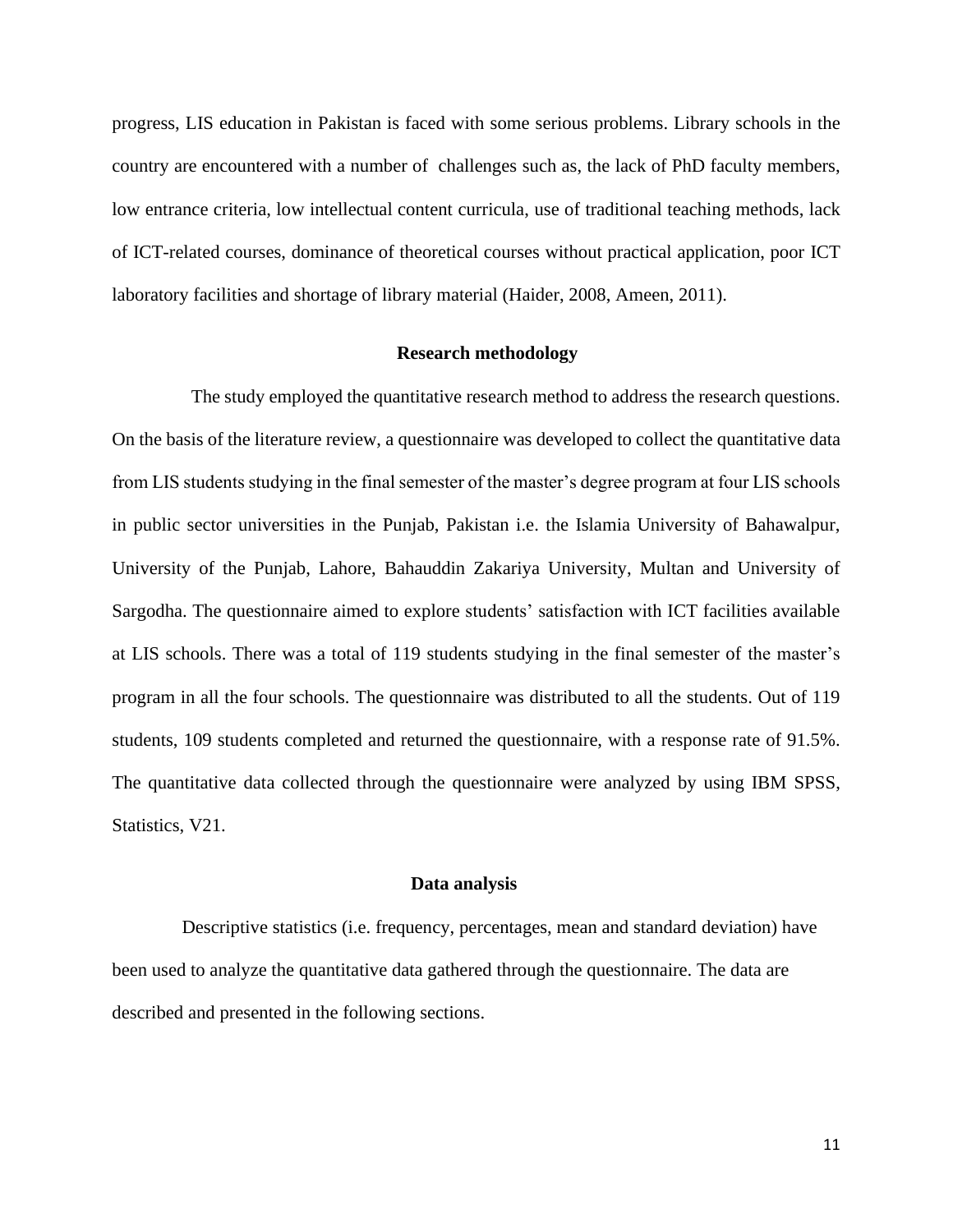## **Profile of the respondents**

 In order to collect the data, the questionnaire was distributed to LIS students studying at four LIS schools in public sector universities in the Punjab, Pakistan. Out of a total of 119 students, 109 students filled and returned the questionnaire. Of the 109 respondents, most of the respondents (41, 37.6%) belonged to University of the Punjab, Lahore, 32 (29.4%) to the Islamia University of Bahawalpur, 19 (17.4%) to University of Sargodha and 17 (15.6%) came from Bahauddin Zakariya University, Multan. Amongst the respondents, the majority of the respondents (77, 70.6%) were female, while 32 (29.4%) were male. The majority of the respondents (95, 87.2 %) were between 18-25 years of age, followed by 10 (9.2%) between 26-30 years of age, 4 (3.7%) between 31-35 years of age (Table 1).

|  |  | Table 1: Profile of the respondents $(N=109)$ |  |  |
|--|--|-----------------------------------------------|--|--|
|--|--|-----------------------------------------------|--|--|

| Variables                             | Frequency | Percentage |
|---------------------------------------|-----------|------------|
| <b>Institute</b>                      |           |            |
| University of the Punjab, Lahore      | 41        | 37.6       |
| The Islamia Univrsity of Bahawalpur   | 32        | 29.4       |
| University of Sargodha                | 19        | 17.4       |
| Bahauddin Zakariya University, Multan | 17        | 15.6       |
| <b>Gender</b>                         |           |            |
| Female                                | 77        | 70.6       |
| Male                                  | 32        | 29.4       |
| Age group                             |           |            |
| $18-25$ years                         | 95        | 87.2       |
| $26-30$ years                         | 10        | 9.2        |
| $31-35$ years                         | 04        | 3.7        |
|                                       |           |            |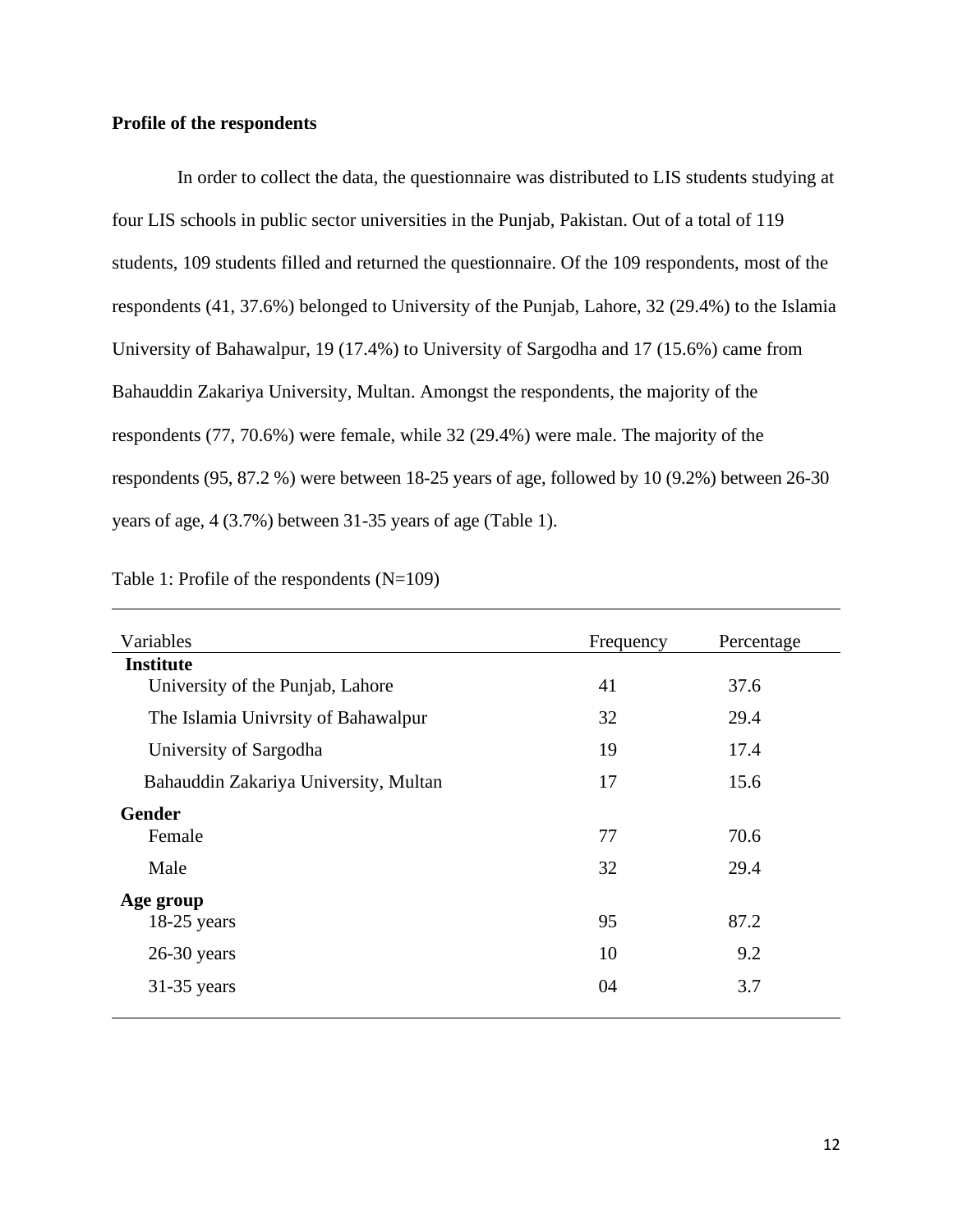## **Source of learning the use of ICT equipment**

 The respondents were asked to inform how they learnt to use ICT equipment. The majority the respondents 62 (56.9%) reported that they learnt to use ICT equipment through their LIS schools, 26 (23.9%) through previous education, 14 (12.8%) through friends, 14 (12.8%) through private lessons, while 20 (18.3%) respondents informed that they learnt to use ICT tools on their own (Table 2).

| Source                    | Frequency      | Percentage     | Percentage of cases |
|---------------------------|----------------|----------------|---------------------|
| LIS School                | 62             | 45.6           | 56.9                |
| <b>Previous Education</b> | 26             | 19.1           | 23.9                |
| On my own                 | 20             | 14.7           | 18.3                |
| Friends                   | 14             | 10.3           | 12.8                |
| Private lessons           | 14             | 10.3           | 12.8                |
| Other                     | $\overline{0}$ | $\overline{0}$ | $\overline{0}$      |
| Total                     | 136*           | 100.0          | 124.7               |

Table 2: Sources of learning the use of ICT equipment

 $*(N=109, \text{multiple response})$ 

#### **Frequency of the use of ICT equipment**

The majority of the respondents (67, 61.5 %) reported that they used ICT equipment daily, 26 (23.9%) weekly, 8 (7.3%) monthly to perform different activities, whereas 8 (7.3%) students informed that they used the ICT tools when they were assigned some tasks (Table 3).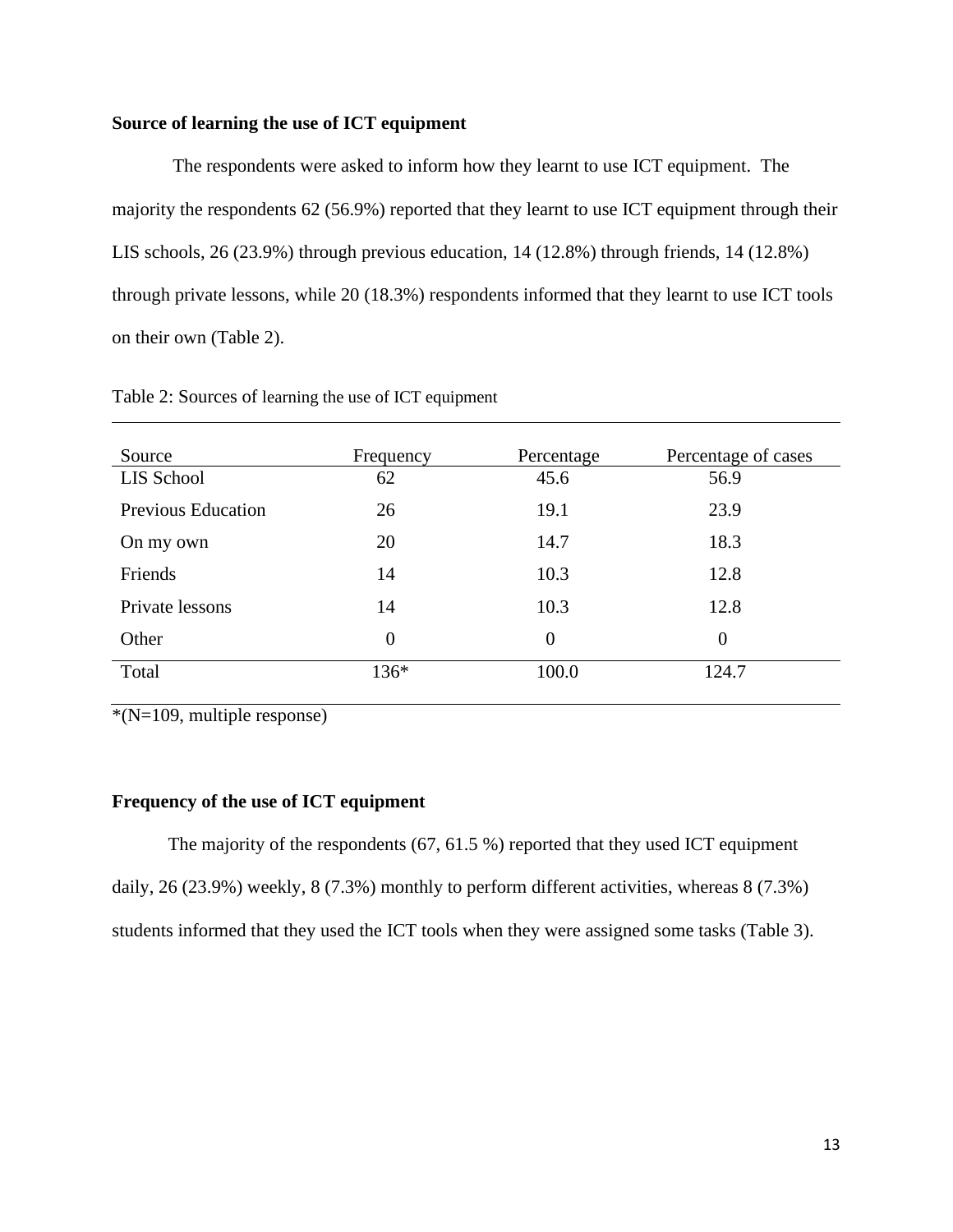| Frequency of use of equipment | Frequency | Percentage |
|-------------------------------|-----------|------------|
| Daily                         | 67        | 61.5       |
| Weekly                        | 26        | 23.9       |
| Monthly                       | 8         | 7.3        |
| Only when assigned            | 8         | 7.3        |
| Total                         | 109       | 100.0      |

Table 3: Frequency of the use of ICT equipment by respondents (N=109)

## **The Place for using the ICT equipment**

The participants were asked to indicate where they used ICT equipment. The majority of the respondents (69, 63.3 %) reported that they used the ICT equipment in their respective university libraries, 44 (40.4%) at their homes, 15 (13.8%) at LIS schools, 7 (6.4 %) at Internet cafés, while 8 (7.3%) participants informed that they used the ICT equipment at some other places (Table 4).

| Place              | Frequency | Percentage | Percentage of cases |
|--------------------|-----------|------------|---------------------|
| University library | 69        | 48.2       | 63.3                |
| Home               | 44        | 30.8       | 40.4                |
| LIS school         | 15        | 10.5       | 13.8                |
| Other              | 8         | 5.6        | 7.3                 |
| Internet café      | 7         | 4.9        | 6.4                 |
| Total              | $143*$    | 100.0      | 131.2               |

Table 4: The place for using the ICT equipment

(**\***N= 109, multiple response)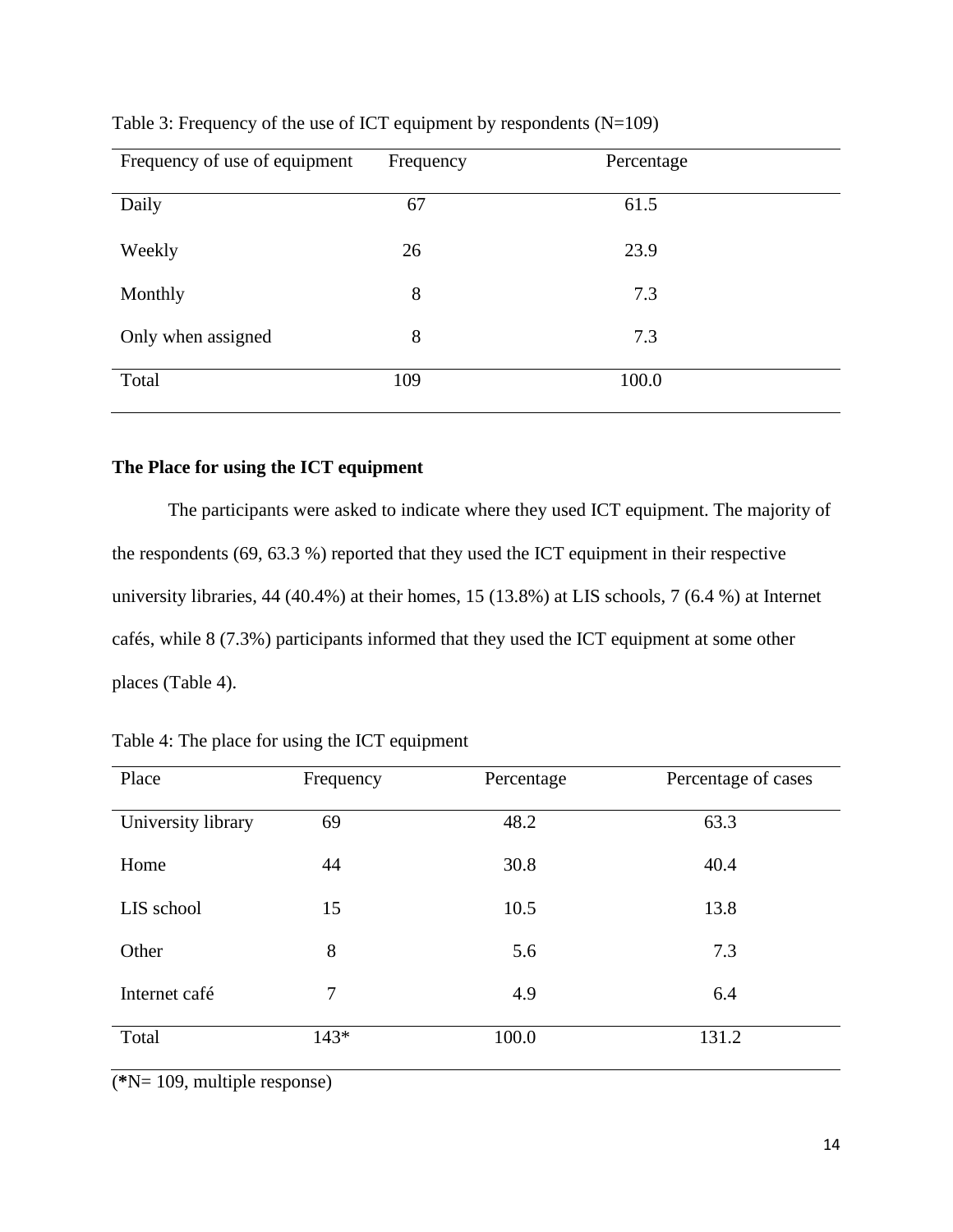#### **Motivating factors to use ICT**

The respondents were asked to indicate the factors that motivated them to use ICT. All the respondents (109, 100%) used ICT for LIS course requirements, followed by 54 (49.5%) for personal interest, 38 (34.9%) for job opportunities, 26 (23.9%) for self-satisfaction, 20 (18.3%) for producing quality assignments, and 3 (2.8%) for some other reasons (Table 5).

| Factors                 | Frequency | Percentage | Percentage of cases |
|-------------------------|-----------|------------|---------------------|
| LIS course requirements | 109       | 43,6       | 100.0               |
| Personal interest       | 54        | 21.6       | 49.5                |
| Job opportunities       | 38        | 15.2       | 34.9                |
| Self-Satisfaction       | 26        | 10.4       | 23.9                |
| Produce assignments     | 20        | 8.0        | 18.3                |
| Other                   | 3         | 1.2        | 2.8                 |
| Total                   | $250*$    | 100.0      | 229.4               |

Table 5: Motivating factors to use ICT

 $(kN = 109,$  multiple response)

### **Benefits of ICT**

The participants were asked to indicate the benefits they gained form ICT. The majority of the respondents (67, 61.5 %) reported that the use of ICT helped them to improve their ICT skills, 47 (43.1%) respondents informed that ICT enabled them to find their required information, 23 (21.1%) indicated that ICT saved their time to perform different tasks, 18 (16.5%) respondents reported that ICT helped them to produce quality course assignments, 17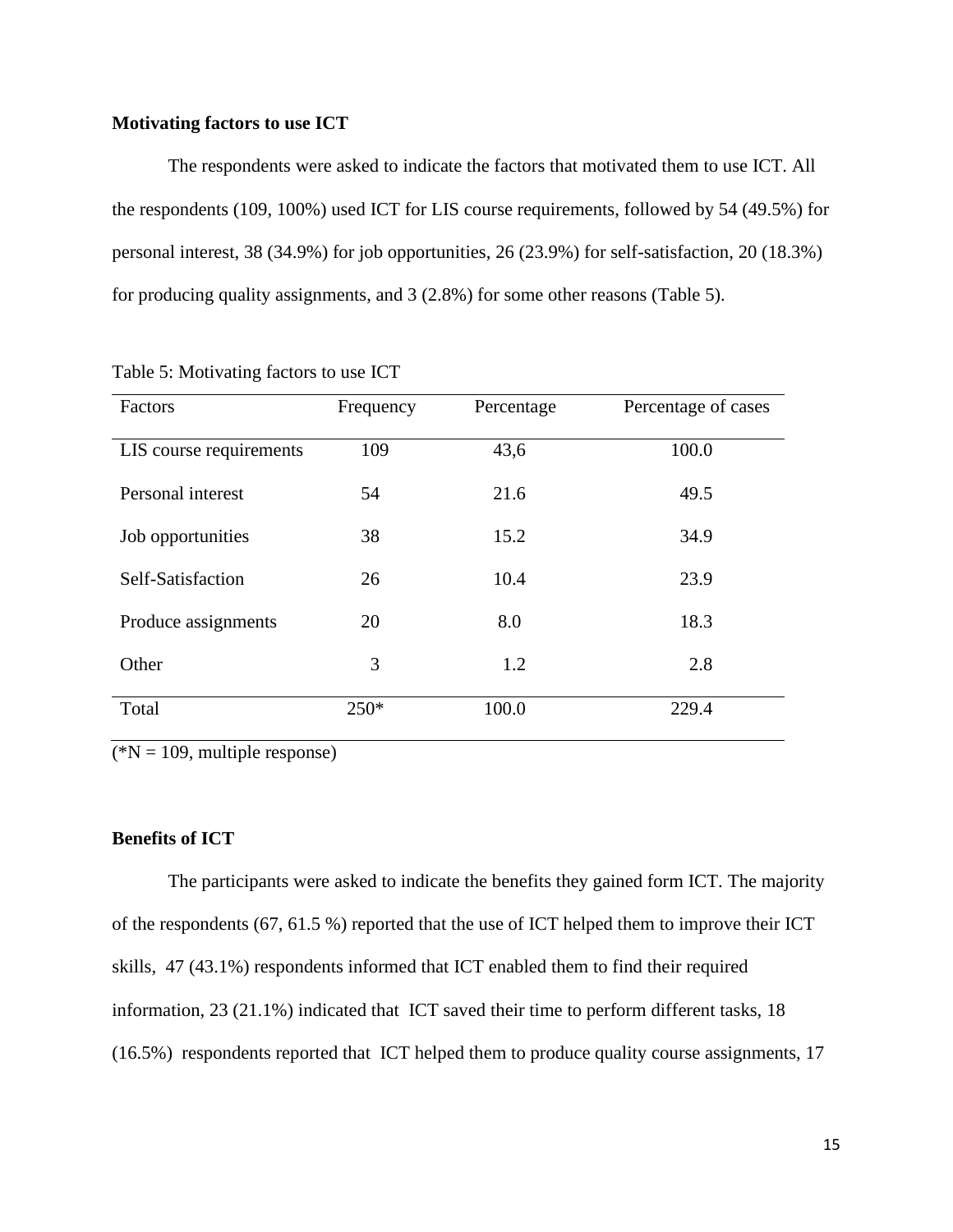(15.6 %) respondents were of the view that ICT provided the opportunity to have entertainment,

while 2 (1.8%) respondents indicated that they gained some other benefits (Table 6).

| <b>Benefits</b>                    | Percentage<br>Frequency |       | Percentage of cases |
|------------------------------------|-------------------------|-------|---------------------|
| <b>ICT</b> skills Improvement      | 67                      | 38.5  | 61.5                |
| Find needed information            | 47                      | 27.0  | 43.1                |
| Time saving                        | 23                      | 13.2  | 21.1                |
| Produce quality course assignments | 18                      | 10.3  | 16.5                |
| Entertainment                      | 17                      | 9.8   | 15.6                |
| Other                              | $\overline{2}$          | 1.1   | 1.8                 |
| Total                              | $174*$                  | 100.0 | 159.6               |

Table 6: Benefits of ICT

(\*N=109, multiple response)

#### **Respondents' satisfaction with ICT facilities**

The participants were asked to give their opinions about their satisfaction with ICT facilities at their respective LIS schools by using a five points likert scale  $(1=$  very satisfied,  $2=$ somewhat satisfied, 3=no opinion, 4= somewhat dissatisfied, 5= very dissatisfied). In order to interpret the results of the study, the researchers considered those ICT components satisfied which have mean score of 3.5 or above. The results reveal that the majority of the respondents did not provide opinions about their satisfaction with different ICT facilities at the schools. The respondents' responses with regard to their satisfaction with various ICT components are ranked and presented in table 7.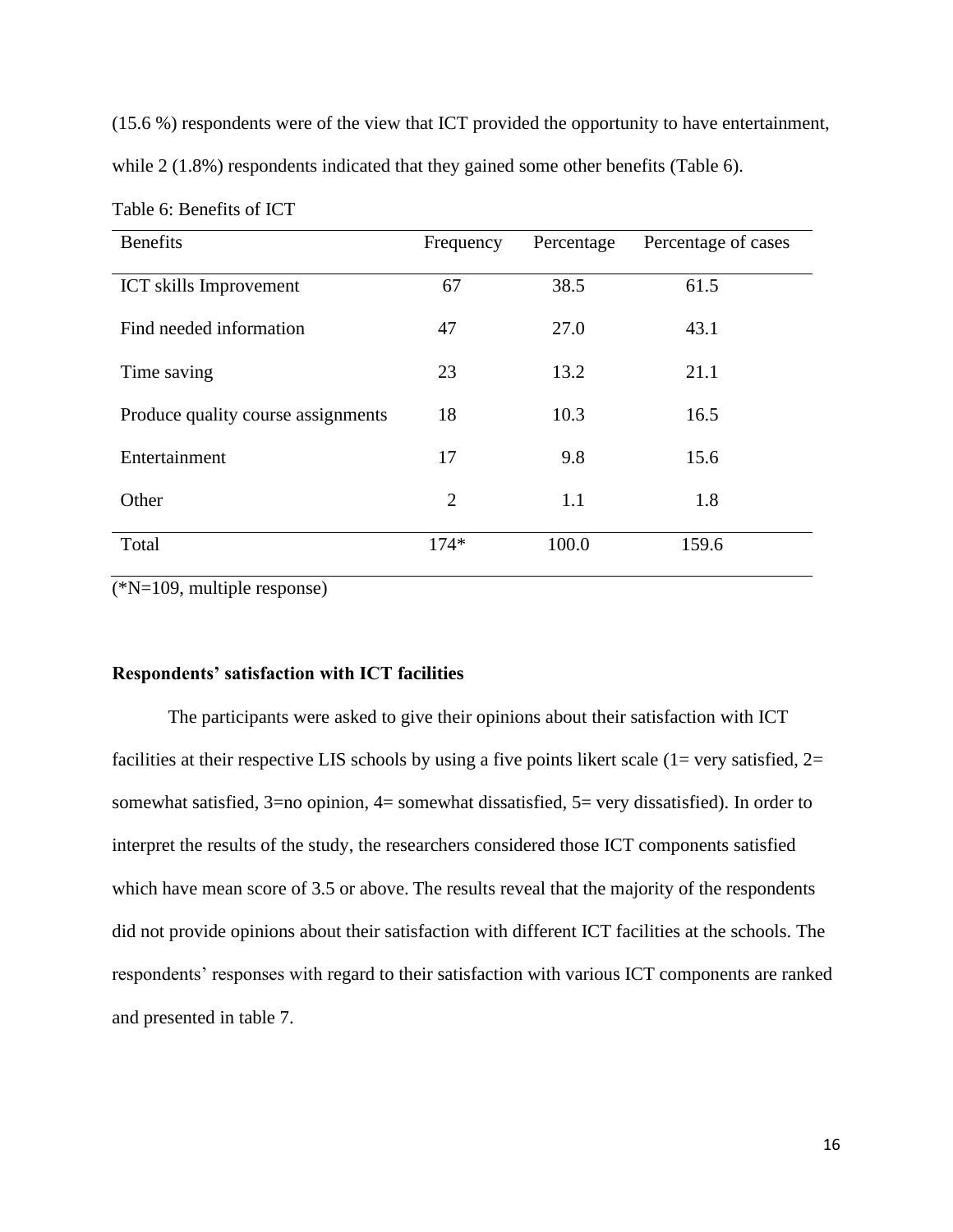| <b>ICT</b> facilities                    | Frequency | Mean | <b>Std. Deviation Rank</b> |                |
|------------------------------------------|-----------|------|----------------------------|----------------|
| Computers' functionality and reliability | 109       | 2.66 | 1.241                      | $\mathbf{1}$   |
| Number of computers                      | 109       | 2.49 | 1.288                      | $\overline{2}$ |
| <b>Behavior of lab Staff</b>             | 109       | 2.49 | 1.344                      | $\overline{2}$ |
| Application software availability        | 109       | 2.45 | 1.174                      | 3              |
| Internet speed                           | 109       | 2.39 | 1.147                      | $\overline{4}$ |
| Overall lab environment (lighting,       | 109       | 2.34 | 1.256                      | 5              |
| cooling/heating, furnishings, etc.)      |           |      |                            |                |
| Lab opening hours                        | 109       | 2.29 | 1.219                      | 6              |
| Internet availability                    | 109       | 2.24 | 1.170                      | $\tau$         |
| Printers                                 | 109       | 2.24 | 1.170                      | 7              |
| <b>Scanners</b>                          | 109       | 2.03 | 1.084                      | $8\,$          |
| Access to digital databases              | 109       | 2.03 | 1.084                      | 8              |
| Availability of multimedia               | 109       | 2.00 | .991                       | 9              |

#### Table 7: Respondents' satisfaction with ICT facilities (N=109)

Scale:  $1 = \text{Very Satisfied}$ ;  $2 = \text{Somewhat Satisfied}$ ;  $3 = \text{No opinion}$ ;  $4 = \text{Somewhat Dissatisfied}$ ; 5 = Very Dissatisfied.

### **Findings of the study**

 The major findings of the study with relation to the research questions are described as follows:

## **R.Q-1.** *What are the sources from which LIS students learn to use ICT equipment (i.e. computer, printer, scanner, network hardware, multimedia etc.)?*

 The results show that the majority the respondents learnt to use ICT equipment through their LIS schools and nearly one quarter of the respondents through previous education. Some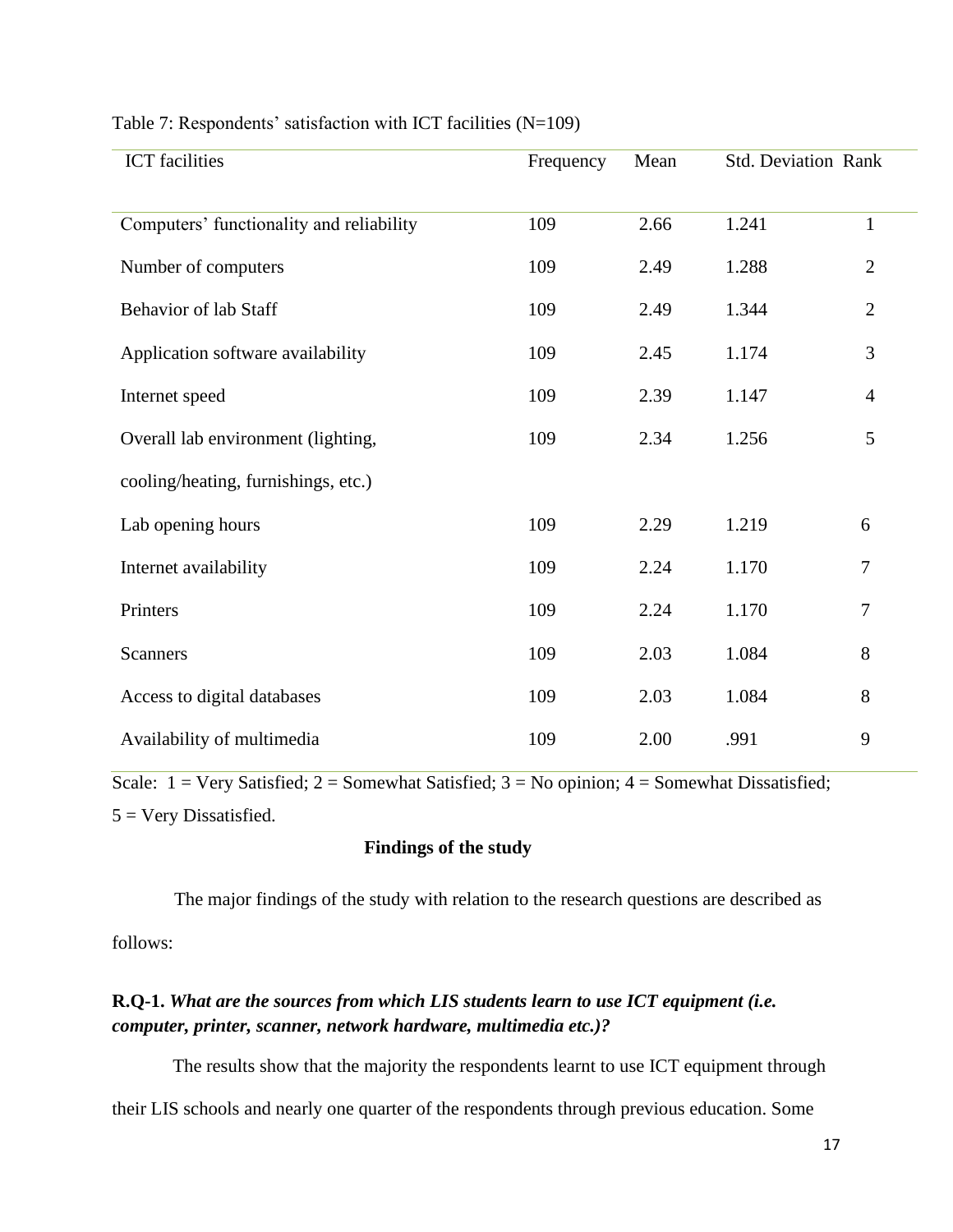participants learnt the use of ICT equipment through friends and private lessons, while some others on their own. It implies that most of the respondents did not know how to use the ICT tools before entering the LIS schools. Moreover, the previous education of most of the participants did not require them to learn to use ICT equipment.

#### **R.Q-2.** *Where do LIS students use ICT equipment?*

The results indicate that the majority of the respondents used the ICT equipment in their respective university libraries, forty percent of the respondents at their homes, a small number of participants at LIS schools, while another small number of respondents at Internet cafés. It shows that the schools did not have adequate ICT facilities as most of the students preferred to use the ICT equipment at university libraries and homes. The findings of this study are supported by the findings of the studies undertaken by Haider (2008) and Ameen (2011) who have discovered that LIS schools in the country are encountered with a number of problems including meagre ICT facilities.

#### **R.Q-3.** *What are the factors that motivate LIS students to use ICT?*

 All the respondents used ICT for LIS course requirements. Half of the participants used ICT for personal interest, while a number of respondents used ICT for job opportunities, selfsatisfaction, and producing quality assignments.

#### **R.Q-4.** *What are the benefits that LIS students gain from ICT?*

The majority of the respondents considered that the use of ICT helped them to improve their ICT competencies. A significant number of respondents were of the view that ICT enabled them to find the required information. The participant perceived that ICT saved their time to perform different tasks including producing quality course assignments. They were also of the view that ICT provided them with an opportunity to have entertainment.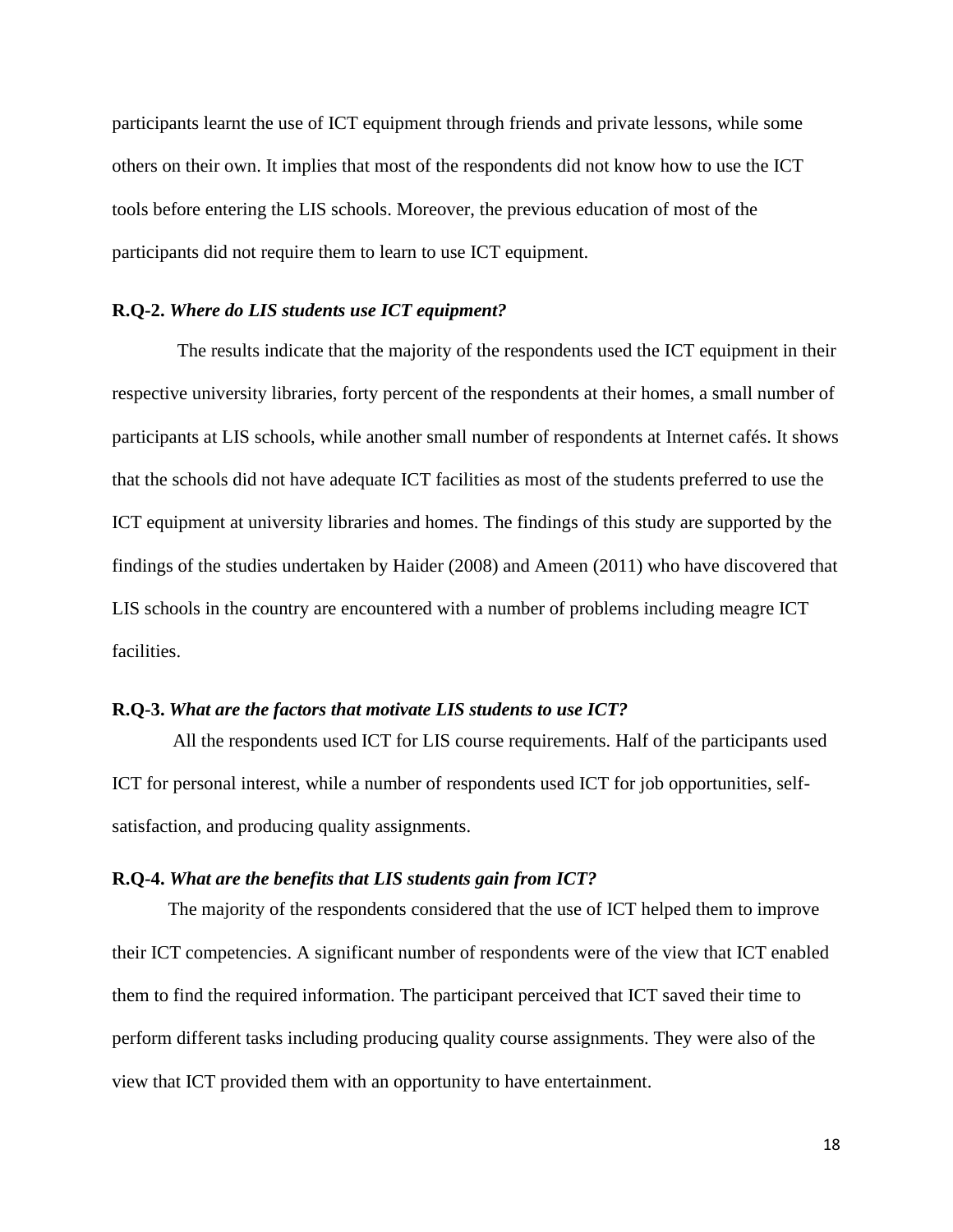#### **R.Q-5.** *What is the level of LIS students' satisfaction with ICT facilities at LIS schools?*

The majority of the respondents did not give opinions about their satisfaction with ICT facilities at LIS schools. The present study considered those ICT components satisfied which have mean score of 3.5 and above. As none of the ICT components has mean score of 3.5 and above, it is concluded that the respondents were not satisfied with ICT facilities at the schools.

#### **Conclusion and recommendations**

The present study explored LIS students' satisfaction with ICT facilities at LIS schools in the Punjab, Pakistan. The findings suggest that the students were not satisfied with various ICT components at the schools as most of the students preferred to use ICT tools at their academic libraries and homes. The students are required to use ICT equipment to learn and develop ICT skills as part of the LIS curriculum. Therefore, LIS schools need to provide the students with adequate ICT facilities, so that they can develop their ICT competencies effectively and be absorbed in the information market easily. The schools need to establish and upgrade their ICT labs having conducive environment, and enhance ICT facilities such as, number of computers, scanners, printers and multimedia, Internet connectivity, and application software. The schools should also hire technical staff to maintain ICT facilities. The schools should endeavor to get funds from higher authorities to upgrade and maintain their ICT labs, and the higher authorities should support the schools in this regard.

## **References**

Ahmed, S. and Rehman, A. U. (2016). Perceptions and level of ICT competencies: a survey of librarians at public sector universities in Khyber Pakhtunkhwa, Pakistan. *Pakistan Journal of Information Management & Libraries*, *18*(1), 1-11.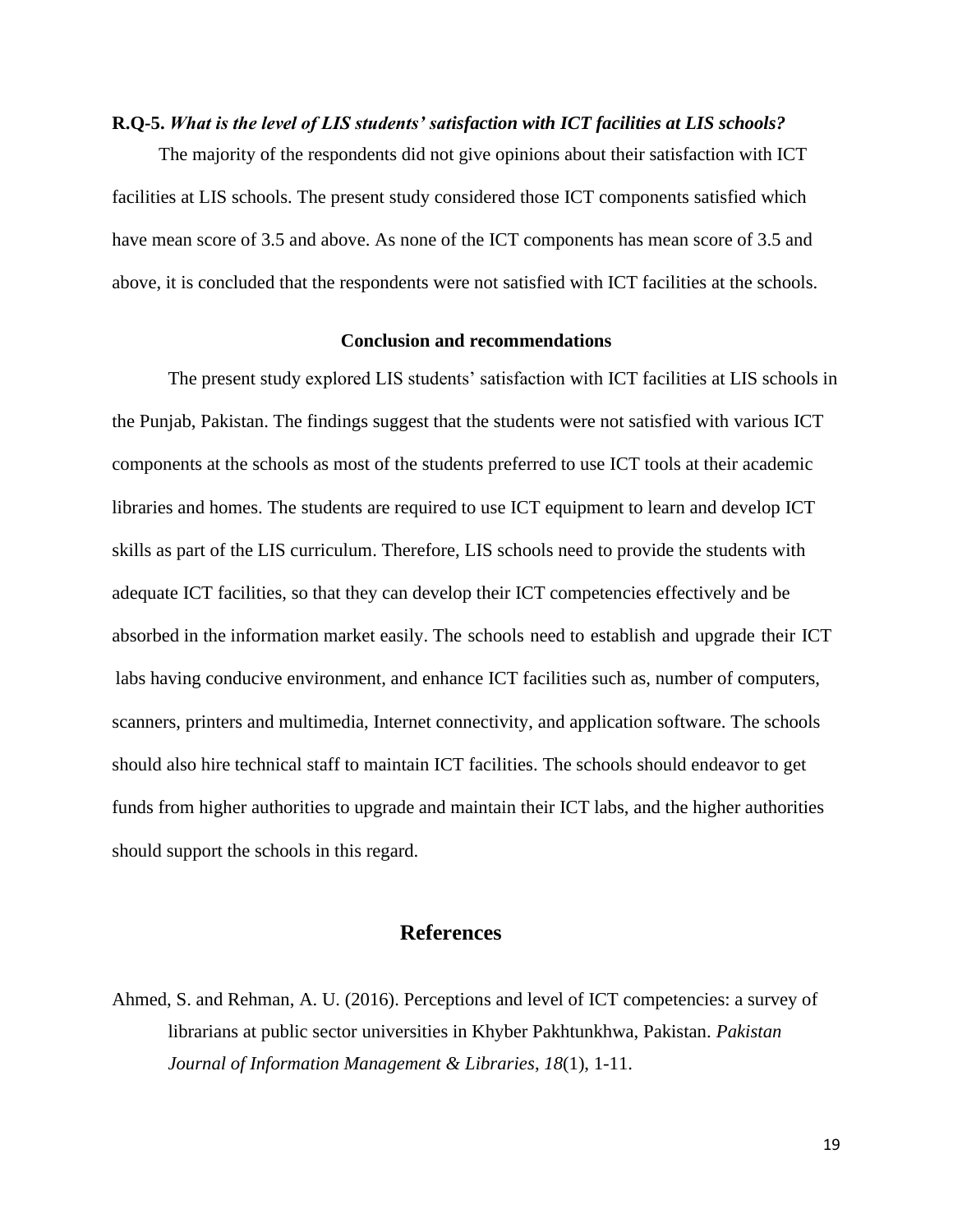- Al-Daihani, S. M. (2011). ICT education in library and information science programs: An analysis of the perceptions of undergraduate students. *Library review*, *60*(9), 773-788.
- Al-Shwabkah, Y., Hamad, F., Taha, Nashrawan, T. and Al-Fadel, M. (2016). The integration of ICT in library and information science curriculum analytical study of students' perception in Jordanian Universities. *Library Review*, *65*(6/7), 461-478.
- Ameen, K., 2011. Changing scenario of librarianship in Pakistan: managing with the challenges and opportunities*. Library Management*, 32 (3), pp. 171-182.
- Beheshti, J. (1999). Library and information studies curriculum. In: *27th annual conference of the Canadian Association for Information Science, Montreal, Quebec,* 12 June 1999, Available at:<https://repository.arizona.edu/handle/10150/105051> (accessed March 21, 2021).
- Buarki, H., Hepworth, M., and Murray, I. (2011). ICT skills and employability needs at the LIS programme Kuwait: a literature review. *New Library World, 112*(11/12), 499-512.
- Chisenga, J. (2004). *The use of ICTs in African public libraries: A survey of ten countries in anglophone Africa:* International network for the availability of scientific publications (INASP).
- Choudhury, B. K., & Sethi, B. B. (2009). Computer literacy of library professionals in the university libraries of Orissa: An analytical study. *IASLIC Bulletin*, *54*(1), 15-30.
- Ebrahimi, R. (2009). The effect of information and communications technology (ICT) on teaching library and information Science. *Library Philosophy and Practice*, Available at: <http://digitalcommons.unl.edu/libphilprac/253/>(accessed March 10, 2021).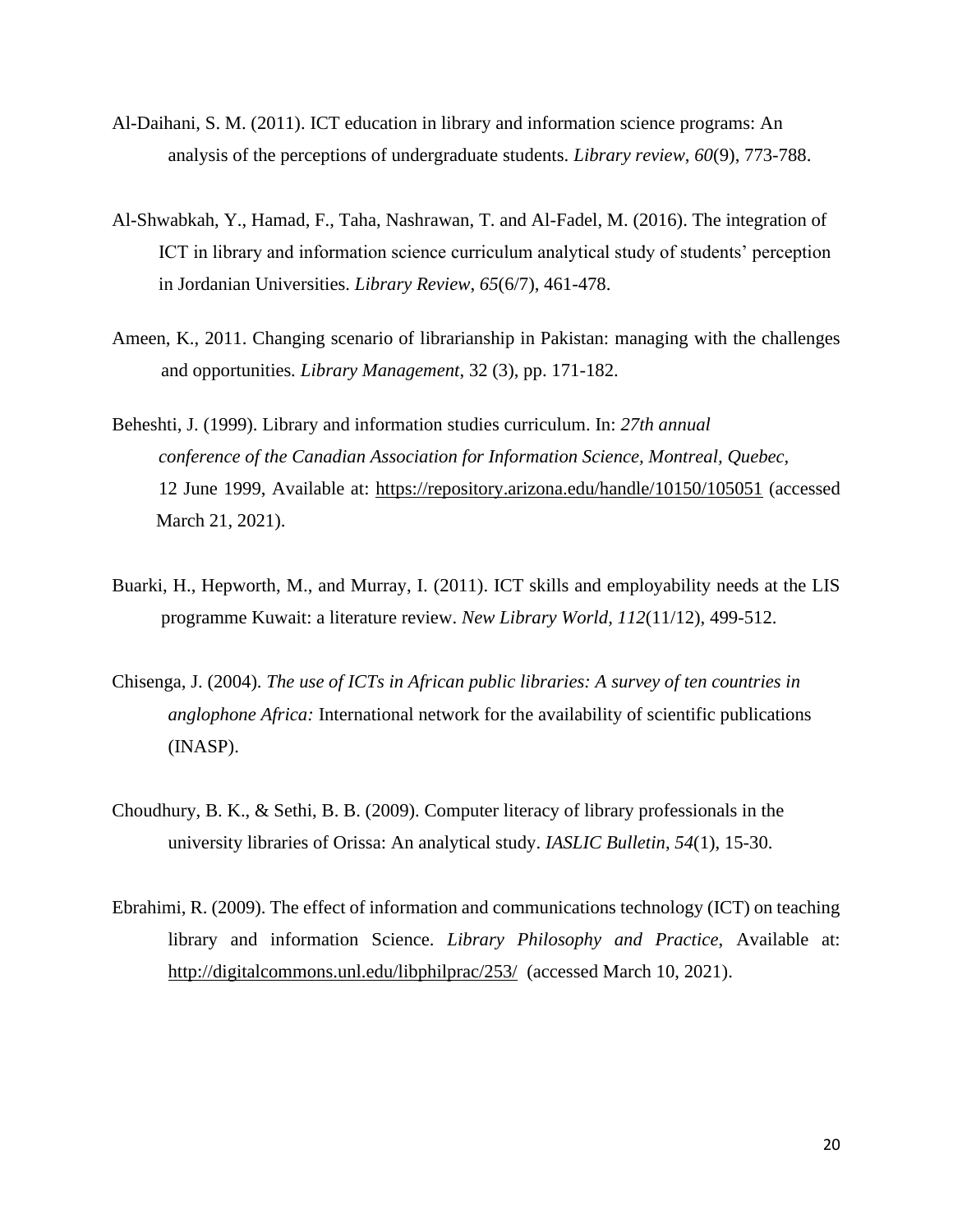- Fatima, H.Z., Shafique, F. and Firdous, A. (2012). ICT skills of LIS students: A survey of two library schools of the Punjab. *Pakistan Journal of Information Management and Libraries, 13*, 1-11.
- Francisca, M., Reuben, O and Emeka, O. (2017). The extent of information and communication technology (ICT) infrastructure application in library and information science education in Nigeria. *International Journal of Library and Information Science*, *9*(5), 44-53.
- Haider, S.J. and Mahmood, K., 2007. MPhil and PhD library and information science research in Pakistan: an evaluation*. Library Review*, 56 (5), 407-417
- Haider, S.J., 2008. Teaching of reference service in Pakistan*. The Reference Librarian*, 48 (1), 81- 93.
- Hallam, G. (2006). Trends in LIS education in Australia. In: *Asian-Pacific conference on library and information education and practice: Preparing information professionals for leadership in the new age* (eds C Khoo, D Sing and AS Chaudhry ), Singapore, 3 April 2006, 41-51.
- Hanson-Baldauf, D. and Hassell, S.H. (2009). The information and communication technology competencies of students enrolled in school library media certification programs. *Library and Information Science Research, 31*(1), 3-11.
- He, S. (1999). A content analysis of IT-oriented courses in LIS curricula: Distribution, changing ratio, curricula topics and consensus. *Journal of Information Communication and Library Science, 6*(2), 1-9.
- Higher Education Commission, 2021.HEC recognized universities and degree awarding institutions. Available at[: Recognised Universities \(hec.gov.pk\)](https://www.hec.gov.pk/english/universities/Pages/recognised.aspx) (accessed June 06, 2021).
- Horvat, A. (2003). Fragmentation of the LIS curriculum: The case of Croatia. *New Library World, 104* (1189), 227-232.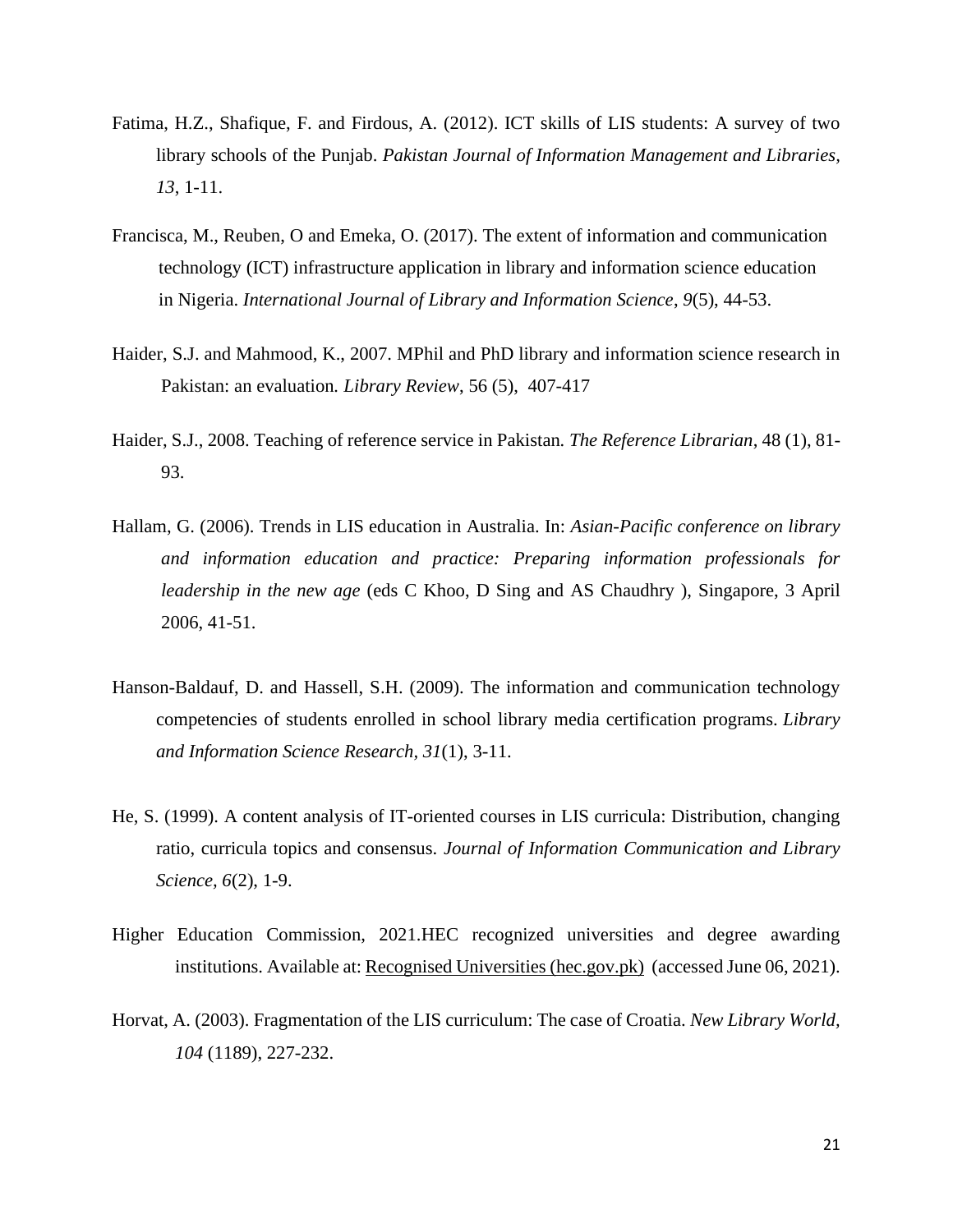- Hoskins, R. (2005). Information and communication technology (ICT) knowledge and skills of subject librarians at the university libraries of KwaZulu-Natal. South African Journal of Libraries and Information Science, 71(2), p. 151-163.
- Hossain, M. A. and Sormunen, E. (2019). ICT skills of library and information science (LIS) students in Bangladesh. *International Information & Library Review*, 1-15.
- Iqbal, M. and Khan, A. (2017). Examining the ICT skills of university librarians in a developing country: a study from the University of the Punjab, Lahore, Pakistan. *Library Philosophy and Practice,* Available at :<https://digitalcommons.unl.edu/libphilprac/1639> (accessed January 07, 2021).
- Jain, P. and Jorosi, B. N. (2017). LIS education at university of Botswana: evolution, opportunities and challenges. *DESIDOC Journal of Library & Information Technology*, *37*(1), 42-50.
- Kamila, K. (2008). Impact of ICT towards change of library and information science (LIS) curricula and information services pattern. *International Caliber,* (Feb/March), 61-75.
- Kattimani, S.F. and Naik, R.R. (2013). Evaluation of librarianship and ICT skills of library and information professionals working in the engineering college libraries in Karnataka, India: a survey. *Program, 47*(4), 344-368.
- Kavulya, J. M. (2007). Training of library and information science (LIS) professionals in Kenya: A needs assessment. *Library Review, 56*(3), 208-223.
- Kirkup, G. and Kirkwood, A. (2005). Information and communications technologies (ICT) in higher education teaching a tale of gradualism rather than revolution. *Learning, Media and Technology, 30*(2), 185-199.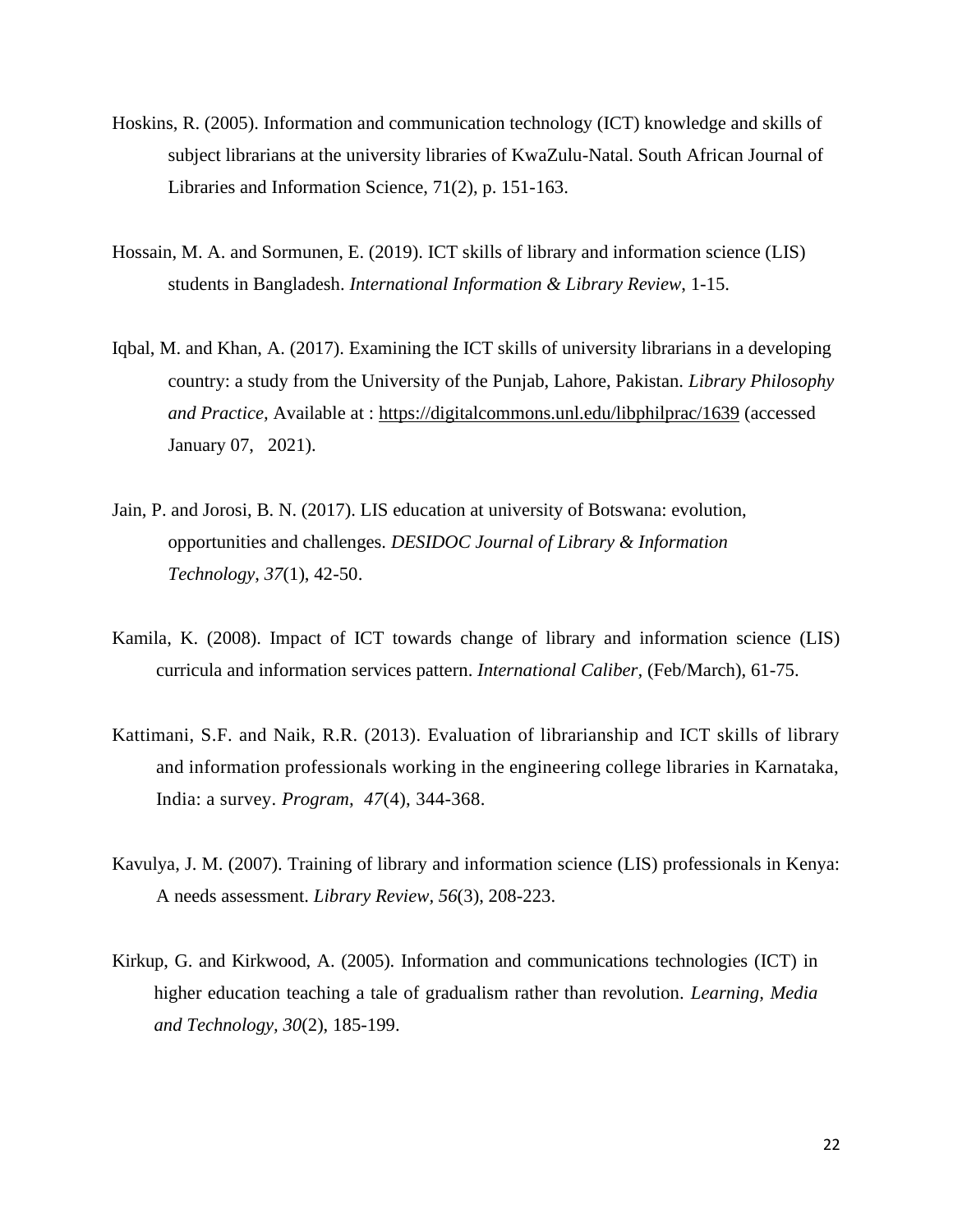- Mahmood, K. and Khan, M.A. (2007). ICT training for LIS professionals in Pakistan: A needs assessment. Program, 41(4), 418-427.
- Mahmood, K. (1996). The status of library automation in Pakistan. *Library Review, 45*(6), 36-42.
- Mahmood, K. (2012). LIS curriculum review using focus group interviews of employers. *Library Philosophy and Practice*, Available at: <http://digitalcommons.unl.edu/libphilprac/756> (accessed February 15, 2021).
- Nath, A., Bahl, G., & Kumar, P. (2007).Information and communication technology knowledge and skills of librarians in the Chandigarh city libraries.
- Nyamboga, C.M. (2004). Information skills and information literacy in Indian university libraries. *Program: electronic library and information systems, 38*(4), 232-239.
- Ocholla, D.N. and Bothma, T. (2007). Trends, challenges and opportunities for LIS education and training in Eastern and Southern Africa. *New Library World, 108* (1/2), 55-78.
- Ogunsola, L.A. (2005). Nigerian university libraries and the challenges of globalization: The way forward. *Journal of Social Sciences, 10* (3), 199-205.
- Pradhan, S. (2015). Study of employability and needed skills for LIS graduates. *DESIDOC Journal of Library & Information Technology*, *35*(2). 106-112.
- Salisu, T. (2002). Whither continuing professional education (CPE) for librarians? *Lagos Librarian, 23*(1/2), 1-5.
- Samdani, R.A. and Bhatti, R., 2011. Doctoral research in library and information science by Pakistani professionals: an analysis*. Library Philosophy and Practices* [online].Available